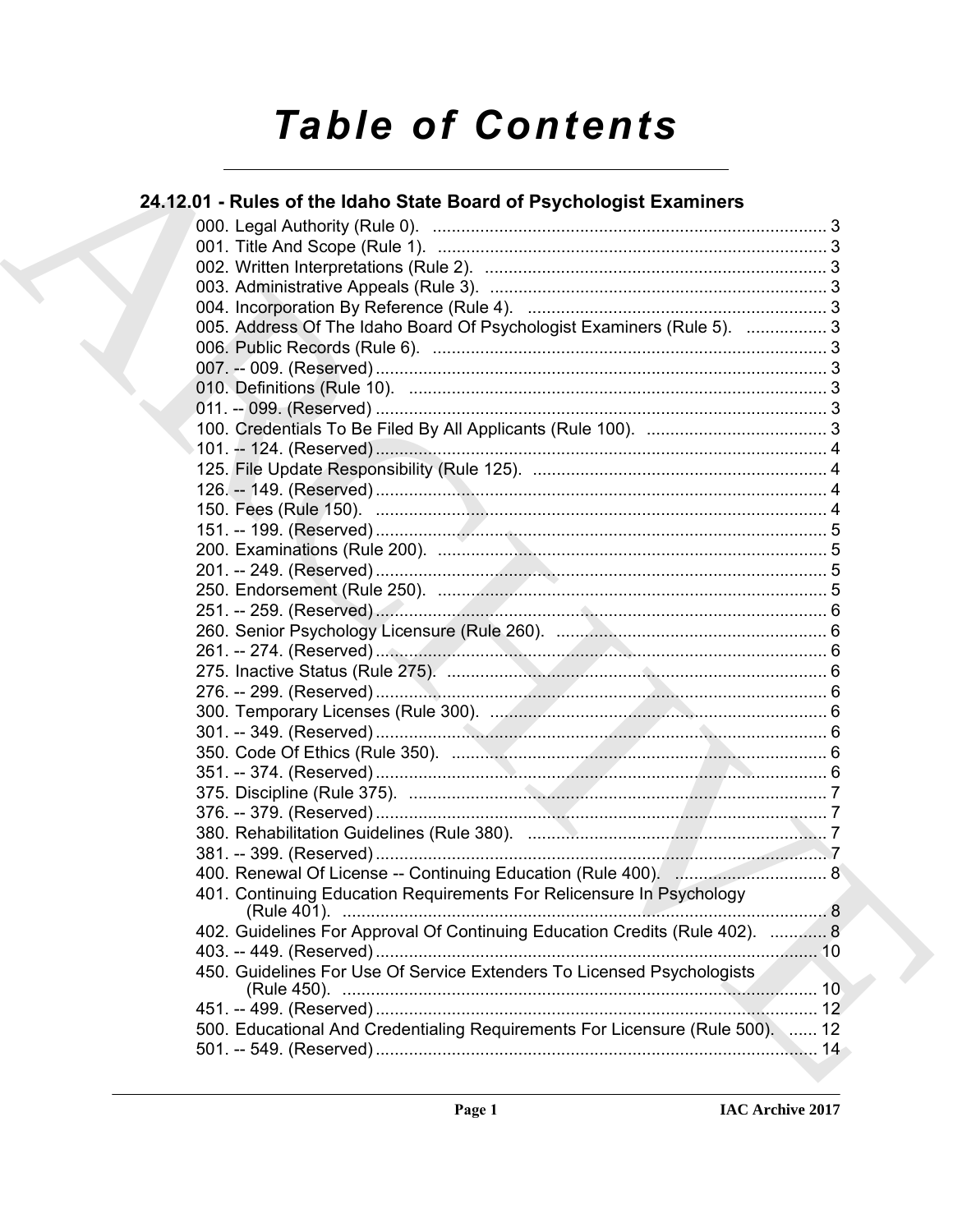#### *Table of Contents (cont'd)*

| 600. Guidelines For The Supervision In The Education Of Psychologists |
|-----------------------------------------------------------------------|
|                                                                       |
|                                                                       |
| 625. Employment Of Unlicensed, Non-Exempt Individuals (Rule 625).  19 |
|                                                                       |
|                                                                       |
|                                                                       |
|                                                                       |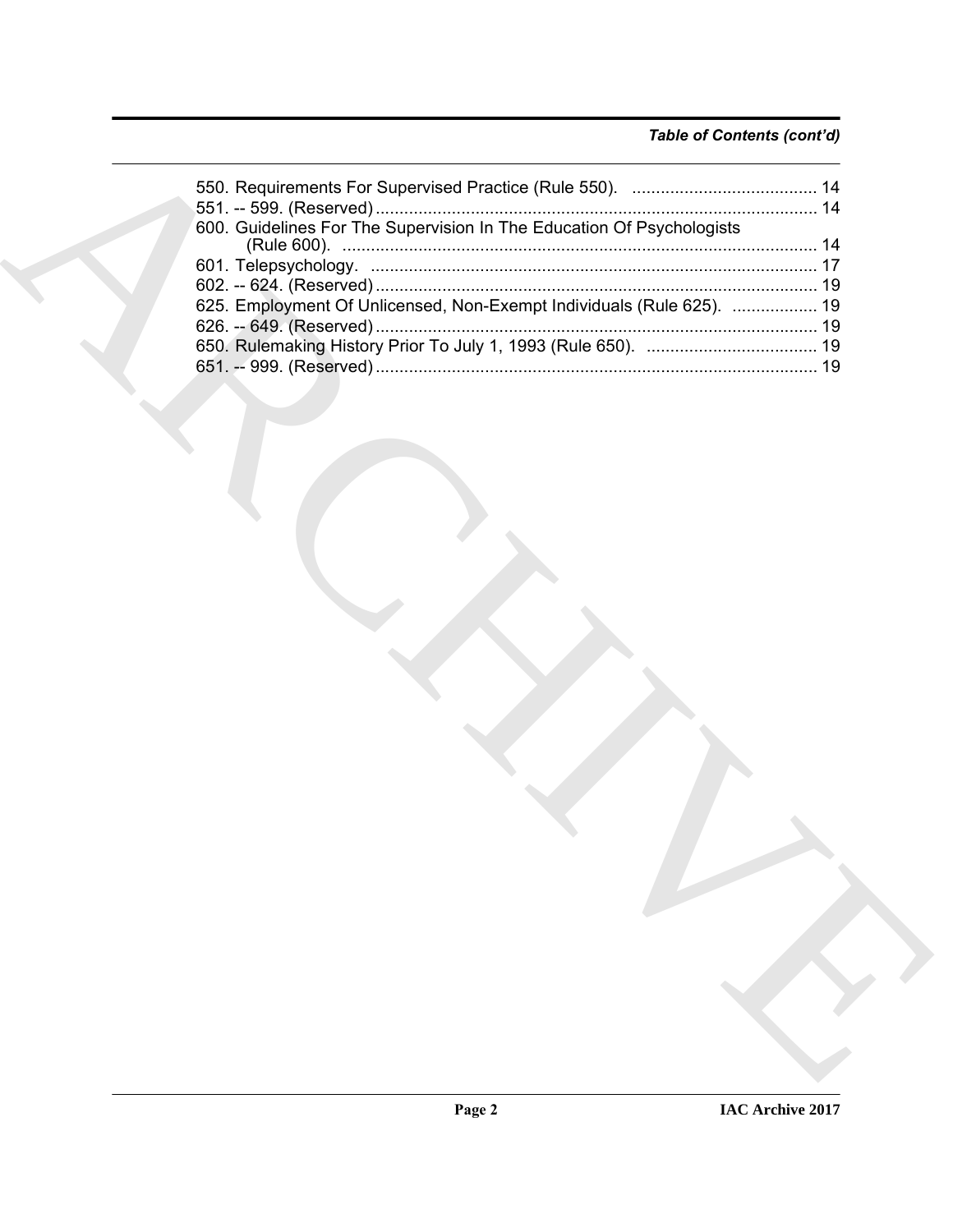#### **IDAPA 24 TITLE 12 CHAPTER 01**

#### <span id="page-2-0"></span>**24.12.01 - RULES OF THE IDAHO STATE BOARD OF PSYCHOLOGIST EXAMINERS**

#### <span id="page-2-1"></span>**000. LEGAL AUTHORITY (RULE 0).**

These rules are hereby prescribed and established pursuant to the authority vested in the Idaho State Board of Psychologist Examiners by the provisions of Section 54-2305, Idaho Code. (7-1-93)

#### <span id="page-2-2"></span>**001. TITLE AND SCOPE (RULE 1).**

These rules shall be cited as IDAPA 24.12.01, "Rules of the Idaho State Board of Psychologist Examiners." (7-1-93)

#### <span id="page-2-3"></span>**002. WRITTEN INTERPRETATIONS (RULE 2).**

The Board may have written statements that pertain to the interpretation of the rules of this chapter. Such interpretations, if any, are available for public inspection and copying at cost in the main office of the Bureau of Occupational Licenses.

#### <span id="page-2-4"></span>**003. ADMINISTRATIVE APPEALS (RULE 3).**

Administrative appeals shall be governed by the Administrative Procedure Act, Title 67, Chapter 52, Idaho Code.

(3-15-02)

#### <span id="page-2-5"></span>**004. INCORPORATION BY REFERENCE (RULE 4).**

The document titled "Ethical Principles of Psychologists and Code of Conduct," published by the American Psychological Association and dated June 1, 2003 with the 2010 amendments effective June 1, 2010, as referenced in Section 350, is herein incorporated by reference and is available from the Board's office and on the Board web site.

 $(3-24-16)$ 

#### <span id="page-2-6"></span>**005. ADDRESS OF THE IDAHO BOARD OF PSYCHOLOGIST EXAMINERS (RULE 5).**

**CHAPTER 01**<br> **CHAPTER 01**<br> **CHAPTER 01**<br> **CHAPTER 01**<br> **CHAPTER CHAPTER CHAPTER EXAMPLE CHAPTER CHAPTER CHAPTER CHAPTER CHAPTER CHAPTER CHAPTER CHAPTER AND SCOPE (ECT. 21).<br>
<b>CHAPTER CHAPTERS NOT OPERATIVE II.**<br> **CHAPTER** The office of the Board of Psychologist Examiners is located within the Bureau of Occupational Licenses, 700 W. State Street, Boise, Idaho 83702. The Bureau is open between the hours of 8:00 a.m. and 5:00 p.m. each day except Saturdays, Sundays and holidays. The telephone number of the Board is (208) 334-3233. The Board's fax number is (208)  $334-3945$ . The Board's e-mail address is psy@ibol.idaho.gov. The Board's official website is http://<br>www.ibol.idaho.gov. (3-29-10) www.ibol.idaho.gov.

#### <span id="page-2-7"></span>**006. PUBLIC RECORDS (RULE 6).**

The records associated with the Board of Psychologist Examiners are subject to the provisions of the Idaho Public<br>Records Act. Title 74, Chapter 1, Idaho Code. (3-15-02) Records Act. Title 74, Chapter 1, Idaho Code.

#### <span id="page-2-8"></span>**007. -- 009. (RESERVED)**

#### <span id="page-2-14"></span><span id="page-2-9"></span>**010. DEFINITIONS (RULE 10).**

<span id="page-2-15"></span>**01. Board**. The Idaho State Board of Psychologist Examiners as prescribed in Section 54-2301, Idaho (7-1-93) Code. (7-1-93)

<span id="page-2-16"></span>**02. Bureau**. The Bureau means the Bureau of Occupational Licenses, as prescribed in Sections 54-605 and 67-2602, Idaho Code.

<span id="page-2-17"></span>**03. Certificate of Professional Qualification**. A certificate of professional qualification shall mean the certificate of professional qualification granted to a psychologist by the Association of State and Provincial Psychology Boards. (3-15-02)

#### <span id="page-2-10"></span>**011. -- 099. (RESERVED)**

#### <span id="page-2-11"></span>**100. CREDENTIALS TO BE FILED BY ALL APPLICANTS (RULE 100).**

<span id="page-2-13"></span><span id="page-2-12"></span>**01.** Completed Application. An application shall be completed by all applicants for licensure upon a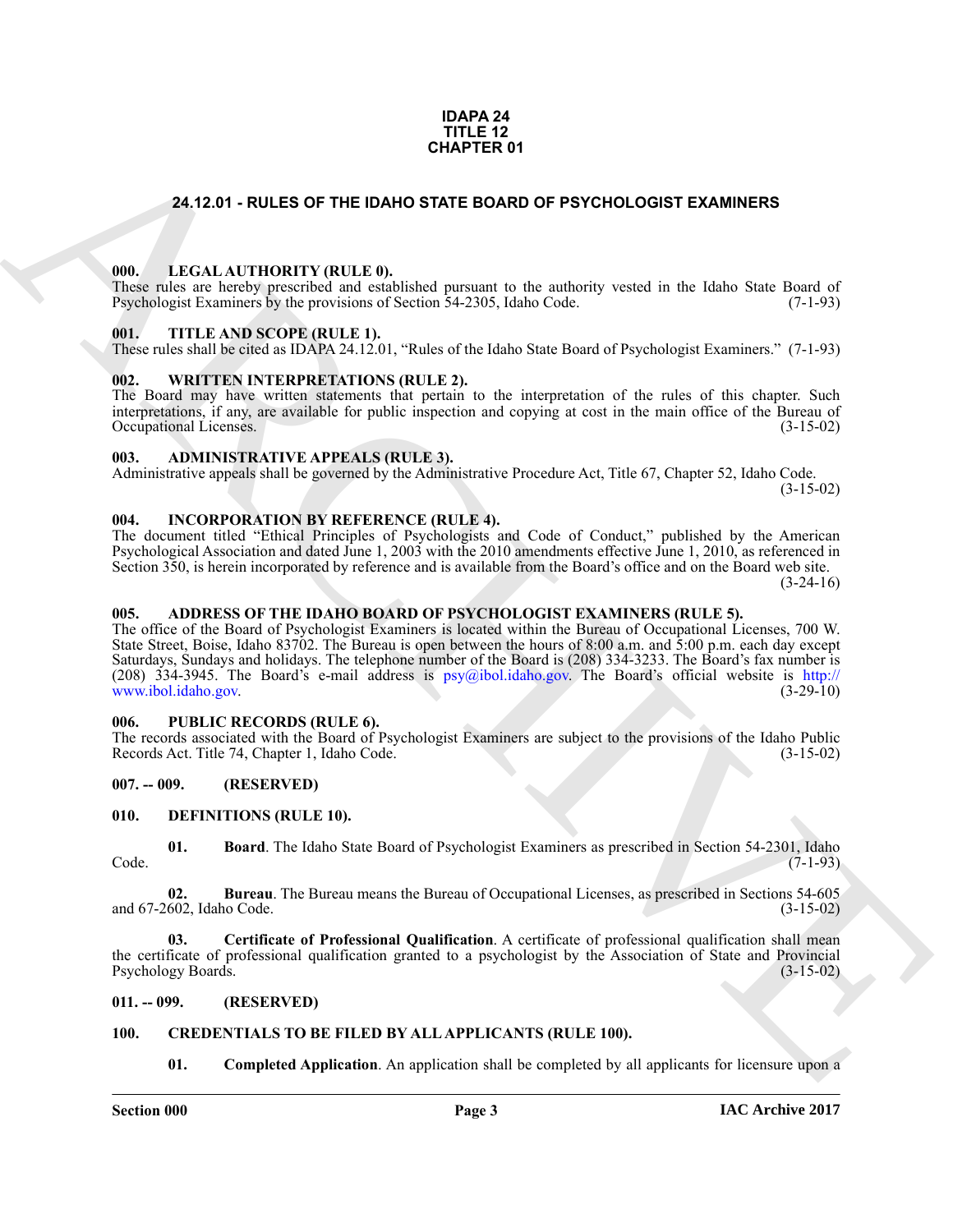form prescribed by the State Board of Psychologist Examiners. No application shall be accepted or considered by the Board prior to the date the required doctoral degree was conferred upon the applicant.

<span id="page-3-8"></span>**02. Official Transcripts**. All applicants shall arrange for official transcripts of all credits earned, at each approved college or university, to be transmitted by the registrars of the educational institutions directly to the Board. (7-1-93) Board. (7-1-93)

<span id="page-3-6"></span>**03. Letters of Reference**. Letters of reference, regarding the character, training, and experience of the applicant shall be returned to the Board by the references before decision is rendered on the application. (7-1-93)

<span id="page-3-9"></span>**04. Supervised Experience**. One (1) of the two (2) years of supervised experience as required by Section 2307(b), Idaho Code, may be pre-doctoral. The second year must be post-doctoral work under appropriate supervision and must be verified by the appropriate supervision. (3-29-10) supervision and must be verified by the appropriate supervisor.

<span id="page-3-7"></span>**05. Official Documentation**. Official documentation of meeting the requirements of Chapter 23, Title 54, Idaho Code and IDAPA 24.12.01, must be received by the Board directly from the entity or person responsible for providing such official documentation. Applicants are responsible for requesting the required documentation from the appropriate entities and persons. (3-15-02) appropriate entities and persons.

<span id="page-3-4"></span>**06. Applications on File**. Applications on file with the Board for a period in excess of five (5) years from the date of receipt by the Bureau shall be terminated unless good cause is demonstrated to the Board. (3-20-04)

<span id="page-3-5"></span>**07. Deadline**. To be considered by the Board, a properly completed application together with all supporting documentation and required fees must be received by the Bureau at least seven (7) calendar days prior to the next scheduled meeting of the Board. (5-8-09)

#### <span id="page-3-0"></span>**101. -- 124. (RESERVED)**

#### <span id="page-3-17"></span><span id="page-3-1"></span>**125. FILE UPDATE RESPONSIBILITY (RULE 125).**

**EFFORM THE CONSULTIVE CONTINUES CONTINUES (SEE THE CONTINUES CONTINUES)**<br>
Bound a state state of Properties and President particles are also a state of Properties and the Continues of the Continues of the Continues of th The licensure applicant or any person licensed by the Board is responsible for keeping his or her file updated. All substantive changes in professional status must be reported to the Board in writing within ninety (90) days. Substantive changes would include any criminal charges or convictions of felonies or misdemeanors other than traffic violations; administrative adjudicative proceedings against the applicant or psychologist in other states or jurisdictions; adjudicated ethics violations or other sanctions levied against the applicant or psychologist by a professional association or specialty association related to the practice of psychology; any civil proceedings adjudicated against the applicant or psychologist that is clearly related to the practice of psychology. This file update requirement also applies to other material changes in the manner in which the applicant or psychologist is represented to the public, such as name changes. (5-8-09) to the public, such as name changes.

<span id="page-3-2"></span>**126. -- 149. (RESERVED)**

#### <span id="page-3-3"></span>**150. FEES (RULE 150).**

<span id="page-3-14"></span><span id="page-3-12"></span><span id="page-3-11"></span><span id="page-3-10"></span>**01.** Annual Renewal Fee. Annual renewal fee -- two hundred fifty dollars (\$250). (3-24-16)

**02. Annual Renewal Fee for Inactive License**. Annual renewal fee - one hundred twenty-five dollars  $(3-24-16)$ 

**03. Original Application Fee For Licensure by Exam**. Application fee - one hundred fifty dollars (3-24-16)  $(3-24-16)$ 

**04. Original Application Fee For Licensure by Endorsement/Senior Psychologist**. Original on fee for licensure by endorsement/senior psychologist fee - two hundred fifty dollars (\$250). (3-24-16) application fee for licensure by endorsement/senior psychologist fee - two hundred fifty dollars (\$250).

<span id="page-3-16"></span><span id="page-3-13"></span>**05.** Service Extender Application Fee. Application fee - one hundred dollars (\$100). (3-19-07)

<span id="page-3-15"></span>**06. Service Extender Annual Renewal Fee**. Annual renewal fee - one hundred dollars (\$100).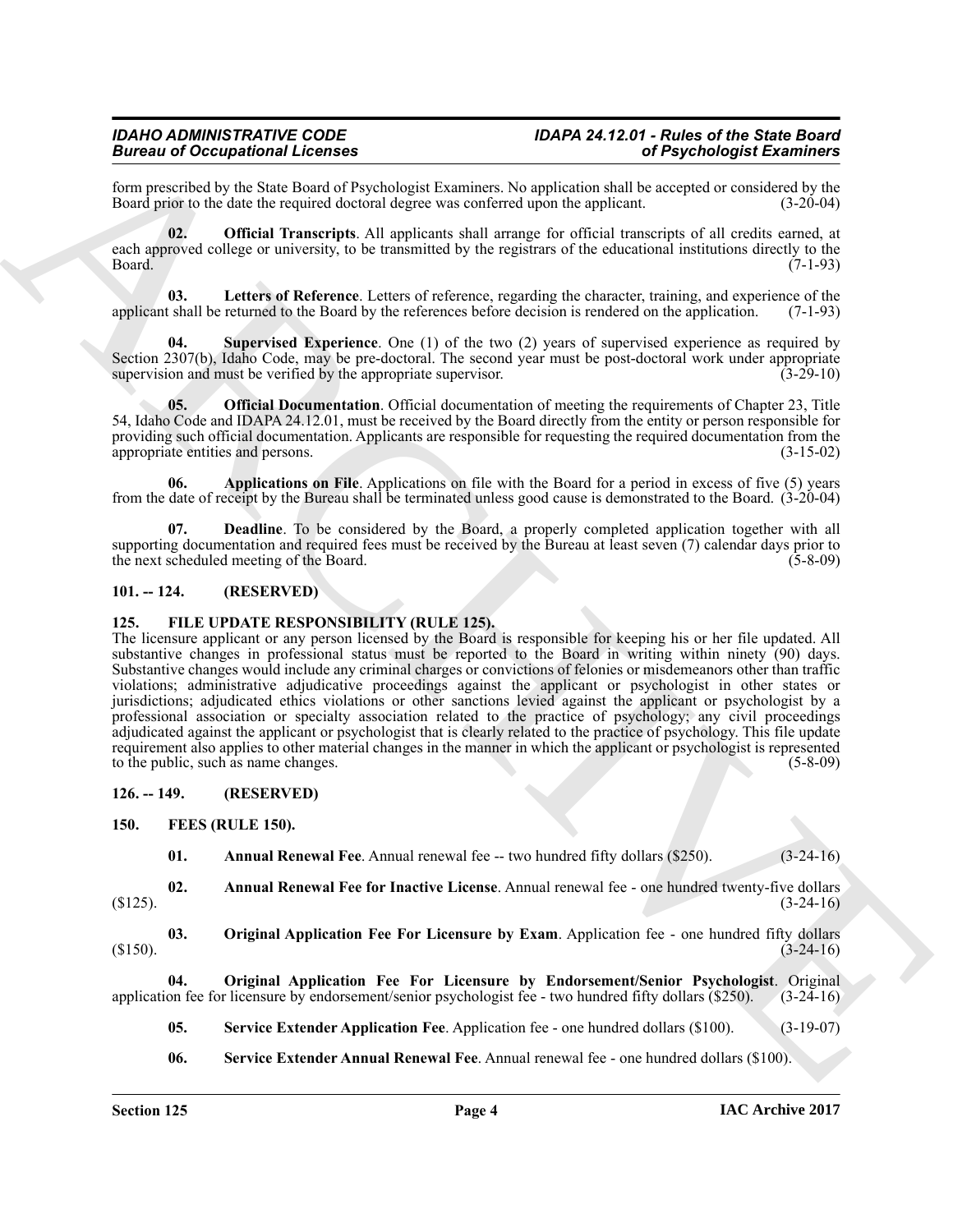(3-19-07)

<span id="page-4-13"></span>**07. Examination and Reexamination Fee**. Examination and reexamination fees are those charged by the national examining entity plus a processing fee of twenty-five dollars  $(\$25)$ .  $(5\text{-}3\text{-}03)$ 

**08. Examination and Reexamination in Addition to Application Fee**. The examination or nation fee are in addition to the application fee and must accompany the application. (3-19-07) reexamination fee are in addition to the application fee and must accompany the application.

<span id="page-4-16"></span><span id="page-4-15"></span><span id="page-4-14"></span>**09. Reinstatement Fee**. Reinstatement fee is as provided in Section 67-2614, Idaho Code. (3-24-16)

<span id="page-4-12"></span><span id="page-4-7"></span>**10. Fees are Non-Refundable**. All fees are non-refundable. (3-29-10)

#### <span id="page-4-0"></span>**151. -- 199. (RESERVED)**

#### <span id="page-4-1"></span>**200. EXAMINATIONS (RULE 200).**

**01. Written Exam Required**. The Board will require a written examination of applicants. The written ion will be the National Examination for Professional Practice In Psychology (EPPP). (3-20-04) examination will be the National Examination for Professional Practice In Psychology (EPPP).

<span id="page-4-9"></span>**02. Passing Score**. The Board has determined that a passing score on the EPPP shall be a raw score of one hundred forty (140) or, for examinations after April 1, 2001, a scaled score of five hundred (500) for licensure.  $(3-20-04)$ 

<span id="page-4-10"></span><span id="page-4-8"></span>**03. Time and Place of Exam**. The examination will be conducted at a time and place specified by the administrator of the national examination for professional practice in psychology (EPPP). (5-8-09)

**Example 20 Conceptions I** Identify the Communistical Research Conceptions Conceptions Conceptions Conceptions Conceptions Conceptions Conceptions Conceptions Conceptions Conceptions Conceptions Conceptions Conceptions **04. Failure of Exam**. The first time the examination is failed the applicant may take it again the next time it is given upon application and payment of fees. If the examination has been failed twice, the individual must wait at least one (1) year and petition the Board for approval to take the examination the third time. The petition shall include evidence satisfactory to the Board that the applicant has taken additional study in the field of Psychology before approval will be granted.

<span id="page-4-11"></span>**05.** Waiver of Exam. Upon application, the examination may be waived to an applicant who is a diplomat in good standing of the American Board of Professional Psychology. (3-20-04)

#### <span id="page-4-2"></span>**201. -- 249. (RESERVED)**

#### <span id="page-4-4"></span><span id="page-4-3"></span>**250. ENDORSEMENT (RULE 250).**

**01. Eligibility for Endorsement**. An applicant who is in possession of a valid statutory license or statutory certificate from another state or Canada may apply for licensing under the endorsement section of this law. (3-15-02)

<span id="page-4-6"></span><span id="page-4-5"></span>**02. Requirements for Endorsement**. An applicant under the endorsement section shall have:

 $(3-15-02)$ 

- **a.** A valid psychology license or certificate issued by the regulatory entity of another jurisdiction; and  $(3-15-02)$
- **b.** A current certificate of professional qualification in Psychology as defined in these rules; or (3-15-02)
- **c.** A registration with the National Register of Health Service Providers in Psychology; or (3-29-10)
- **d.** A certification by American Board of Professional Psychology; or (3-29-10)
- **e.** Graduated from an accredited college or university with a doctoral degree in psychology and two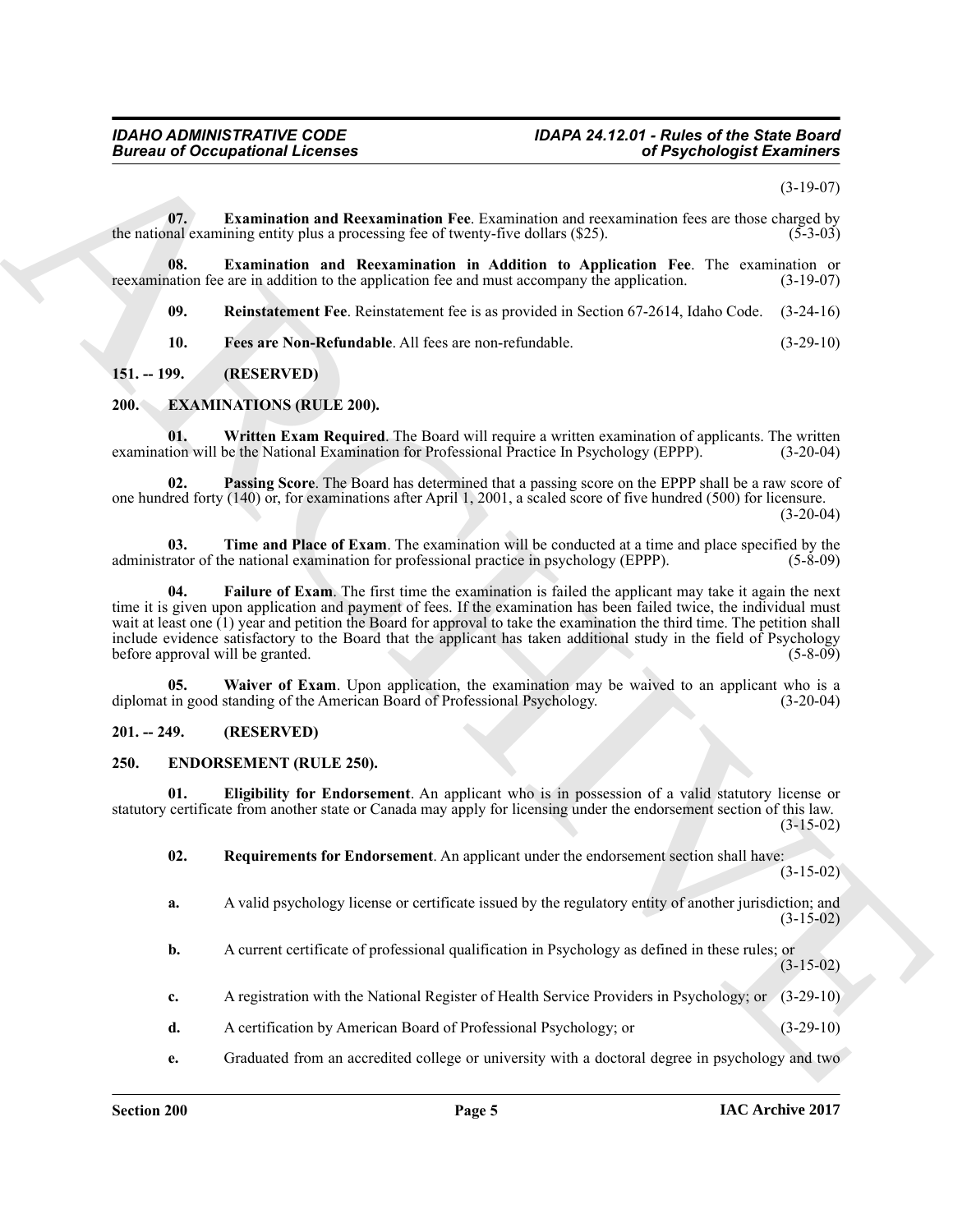(2) years of supervised experience acceptable to the Board, one (1) year of which may include a pre-doctoral practicum or internship and one (1) year of which must be post-doctoral; or practicum or internship and one  $(1)$  year of which must be post-doctoral; or

**f.** Graduated from an accredited college or university with a doctoral degree in a field related to psychology, provided experience and training are acceptable to the Board; and (3-29-10)

**g.** A record of practicing Psychology at the independent level for the five (5) years of the last seven (7) years immediately prior to application; and (3-24-16)

<span id="page-5-13"></span>**h.** A history of no disciplinary action in any jurisdiction. (3-15-02)

#### <span id="page-5-0"></span>**251. -- 259. (RESERVED)**

#### <span id="page-5-1"></span>**260. SENIOR PSYCHOLOGY LICENSURE (RULE 260).**

Any person who has maintained a valid Psychology license based on a doctoral degree in the United States or Canada for a period of not less than twenty (20) years, is of good moral character, has documented practice of psychology for five (5) of the last seven (7) years, has maintained continuing education, and has not been subject to disciplinary action the last seven (7) years may apply for an Idaho psychology license under Section 54-2312A, Idaho Code.

 $(5 - 8 - 09)$ 

#### <span id="page-5-2"></span>**261. -- 274. (RESERVED)**

#### <span id="page-5-10"></span><span id="page-5-3"></span>**275. INACTIVE STATUS (RULE 275).**

**01.** Request for Inactive Status. Persons requesting an inactive status during the renewal of their renewal of their respectively related fee.  $(3-29-10)$ active license must submit a written request and pay the established fee.

<span id="page-5-12"></span><span id="page-5-11"></span>**02. Inactive License Status**. (3-29-10)

**a.** All continuing education requirements will be waived for any year or portion thereof that a licensee maintains an inactive license and is not actively practicing or supervising in Idaho. (3-29-10)

**b.** Inactive license renewal notices and licenses will be marked "Inactive". (3-29-10)

**c.** When the licensees desire active status, they must show fulfillment of continuing education requirements within the previous twelve (12) months and submit a fee equivalent to the difference between the current inactive and active renewal fee. (3-29-10)

<span id="page-5-14"></span>**d.** Licensees may not practice in Idaho while on inactive status. (3-29-10)

#### <span id="page-5-4"></span>**276. -- 299. (RESERVED)**

#### <span id="page-5-5"></span>**300. TEMPORARY LICENSES (RULE 300).**

**EVALUATION**<br> **EVALUATION** CONCERNER CONTINUES IN the block cost 1) your of Psychologial Examines<br>
Theorem is required to the stress of the stress of the stress of the stress of the stress of the stress of the stress of t Persons not licensed in this state who desire to practice psychology under the provisions of this chapter for a period not to exceed thirty (30) days within a calendar year may do so if they hold an interjurisdictional practice certificate (IPC) from the association of state and provincial psychology boards (ASPPB). As such, in order to practice temporarily under the IPC psychologists would be required to notify the Board of their intent to practice and provide documentation of their status. It is the IPC holders responsibility to contact the ASPPB to send verification of IPC status, including verification of no discipline. (3-29-10) status, including verification of no discipline.

#### <span id="page-5-6"></span>**301. -- 349. (RESERVED)**

#### <span id="page-5-9"></span><span id="page-5-7"></span>**350. CODE OF ETHICS (RULE 350).**

All licensees shall have knowledge of the Ethical Principles of Psychologists and Code of Conduct, as published in the American Psychologist, as referenced in Section 004. the American Psychologist, as referenced in Section 004.

#### <span id="page-5-8"></span>**351. -- 374. (RESERVED)**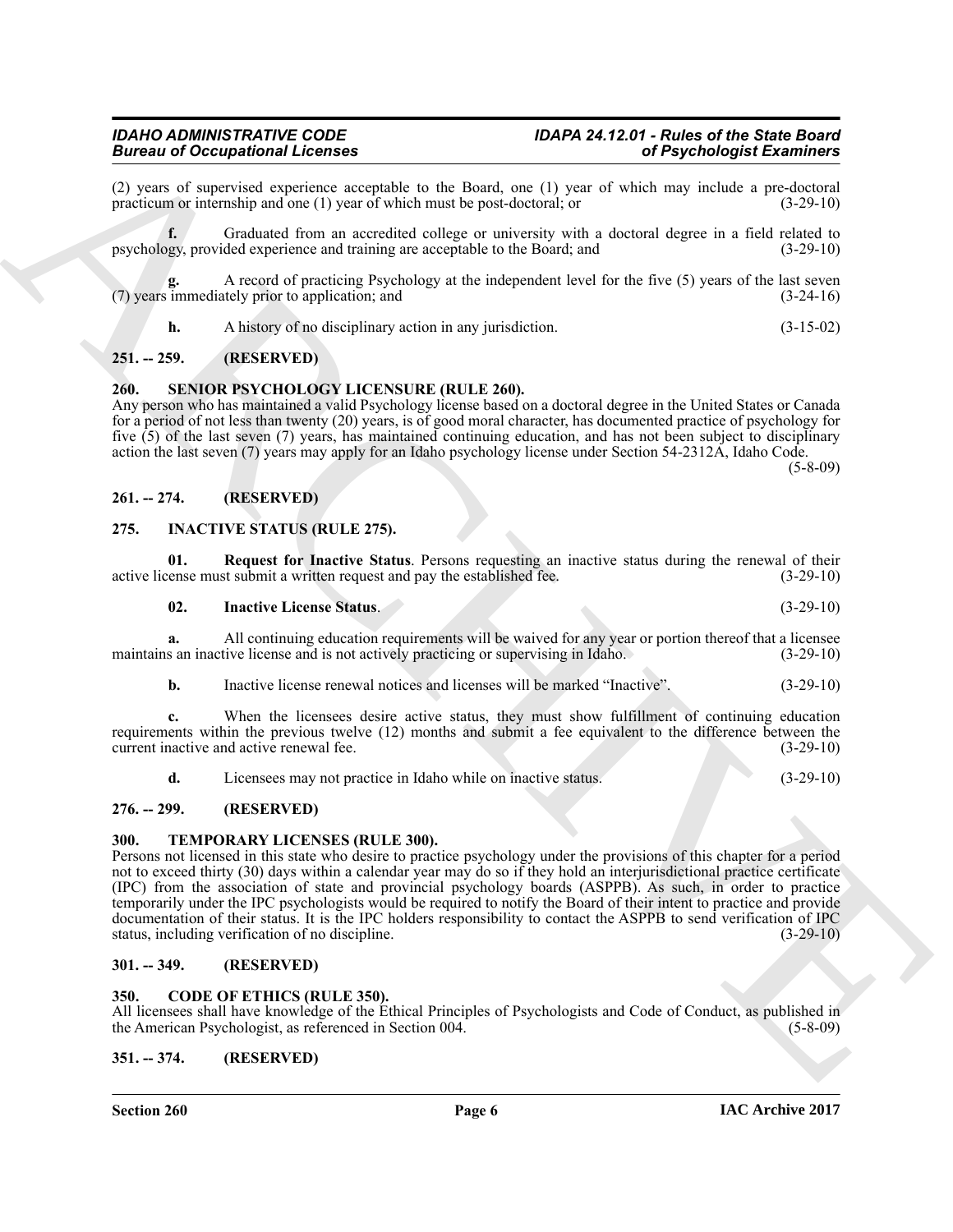#### <span id="page-6-5"></span><span id="page-6-4"></span><span id="page-6-0"></span>**375. DISCIPLINE (RULE 375).**

#### <span id="page-6-6"></span><span id="page-6-1"></span>**376. -- 379. (RESERVED)**

#### <span id="page-6-10"></span><span id="page-6-7"></span><span id="page-6-2"></span>**380. REHABILITATION GUIDELINES (RULE 380).**

|                                           | <b>Bureau of Occupational Licenses</b><br>of Psychologist Examiners                                                                                                                                                                                                                                                                                                                                                                                                                                                                                                                                                                                                                                                                                                                    |             |
|-------------------------------------------|----------------------------------------------------------------------------------------------------------------------------------------------------------------------------------------------------------------------------------------------------------------------------------------------------------------------------------------------------------------------------------------------------------------------------------------------------------------------------------------------------------------------------------------------------------------------------------------------------------------------------------------------------------------------------------------------------------------------------------------------------------------------------------------|-------------|
| 375.                                      | <b>DISCIPLINE (RULE 375).</b>                                                                                                                                                                                                                                                                                                                                                                                                                                                                                                                                                                                                                                                                                                                                                          |             |
| 01.                                       | Civil Fine. The Board may impose a civil fine not to exceed one thousand dollars $(\$1,000)$ upon a<br>licensed psychologist for each violation of Section 54-2309, Idaho Code.                                                                                                                                                                                                                                                                                                                                                                                                                                                                                                                                                                                                        | $(3-18-99)$ |
| 02.                                       | Costs and Fees. The Board may order a licensed psychologist to pay the costs and fees incurred by<br>the Board in the investigation or prosecution of the licensee for violation of Section 54-2309, Idaho Code. (3-18-99)                                                                                                                                                                                                                                                                                                                                                                                                                                                                                                                                                             |             |
| $376. - 379.$                             | (RESERVED)                                                                                                                                                                                                                                                                                                                                                                                                                                                                                                                                                                                                                                                                                                                                                                             |             |
| 380.<br>individual needs of the licensee. | REHABILITATION GUIDELINES (RULE 380).<br>In the event of a violation of Board laws or rules, the Board, in its discretion, may implement a plan of rehabilitation.<br>Completion of the plan may lead to consideration of submission of an application for re-licensure, the removal of<br>suspension, or the removal of supervision requirements. In the event the licensee has not met the Board's criteria for<br>rehabilitation, the plan may be revised, expanded, or continued depending upon the progress of the rehabilitation<br>program. The rehabilitation guidelines listed in this Section should be considered illustrative, but not exhaustive, of<br>the potential options available to the Board. In each instance, rehabilitation guidelines will be tailored to the | $(3-29-10)$ |
| 01.                                       | Options in Devising Rehabilitation Program. The Board may follow one (1) or more options in<br>devising a rehabilitation program:                                                                                                                                                                                                                                                                                                                                                                                                                                                                                                                                                                                                                                                      | $(3-29-10)$ |
|                                           | The individual may be supervised in all or selected areas of activities related to his practice as a<br>licensee by a licensed psychologist approved by the Board for a specified length of time.                                                                                                                                                                                                                                                                                                                                                                                                                                                                                                                                                                                      | $(3-29-10)$ |
| i.                                        | The Board may specify the focus of the supervision.                                                                                                                                                                                                                                                                                                                                                                                                                                                                                                                                                                                                                                                                                                                                    | $(3-29-10)$ |
| ii.<br>contract.                          | The Board may specify the number of hours per week required in a face-to-face supervisory                                                                                                                                                                                                                                                                                                                                                                                                                                                                                                                                                                                                                                                                                              | $(3-29-10)$ |
| iii.                                      | The Board may require the supervisor to provide periodic and timely reports to the Board<br>concerning the progress of the supervisee.                                                                                                                                                                                                                                                                                                                                                                                                                                                                                                                                                                                                                                                 | $(3-29-10)$ |
| iv.                                       | Any fees for supervision time will be the responsibility of the supervisee.                                                                                                                                                                                                                                                                                                                                                                                                                                                                                                                                                                                                                                                                                                            | $(3-29-10)$ |
| 02.<br>criteria of a rehabilitation plan. | <b>Educational Programs</b> . The individual may be expected to successfully complete a variety of<br>appropriate educational programs. Appropriate educational formats may include, but are not limited to, workshops,<br>seminars, courses in regionally accredited universities, or organized pre- or post-doctoral internship settings.<br>Workshops or seminars that are not held in a setting of academic review (approved continuing education) need prior<br>approval of the Board. Any course of study must be approved by the Board prior to enrollment if it is to meet the                                                                                                                                                                                                 | $(3-29-10)$ |
| 03.                                       | Additional Requirements. The Board may require of the individual:                                                                                                                                                                                                                                                                                                                                                                                                                                                                                                                                                                                                                                                                                                                      | $(3-29-10)$ |
| a.                                        | Psychodiagnostic evaluations by a psychologist approved by the Board;                                                                                                                                                                                                                                                                                                                                                                                                                                                                                                                                                                                                                                                                                                                  | $(3-29-10)$ |
| b.<br>the Board;                          | A physical examination that may include an alcohol and drug screen by a physician approved by                                                                                                                                                                                                                                                                                                                                                                                                                                                                                                                                                                                                                                                                                          | $(3-29-10)$ |
| c.                                        | Psychotherapy on a regular basis from a psychologist approved by the Board;                                                                                                                                                                                                                                                                                                                                                                                                                                                                                                                                                                                                                                                                                                            | $(3-29-10)$ |
| d.                                        | Take or retake and pass the appropriate professional examination; or                                                                                                                                                                                                                                                                                                                                                                                                                                                                                                                                                                                                                                                                                                                   | $(3-29-10)$ |
| e.                                        | Any other requirement that seems appropriate to the individual case.                                                                                                                                                                                                                                                                                                                                                                                                                                                                                                                                                                                                                                                                                                                   | $(3-29-10)$ |
| $381. - 399.$                             | (RESERVED)                                                                                                                                                                                                                                                                                                                                                                                                                                                                                                                                                                                                                                                                                                                                                                             |             |

#### <span id="page-6-9"></span><span id="page-6-8"></span><span id="page-6-3"></span>**381. -- 399. (RESERVED)**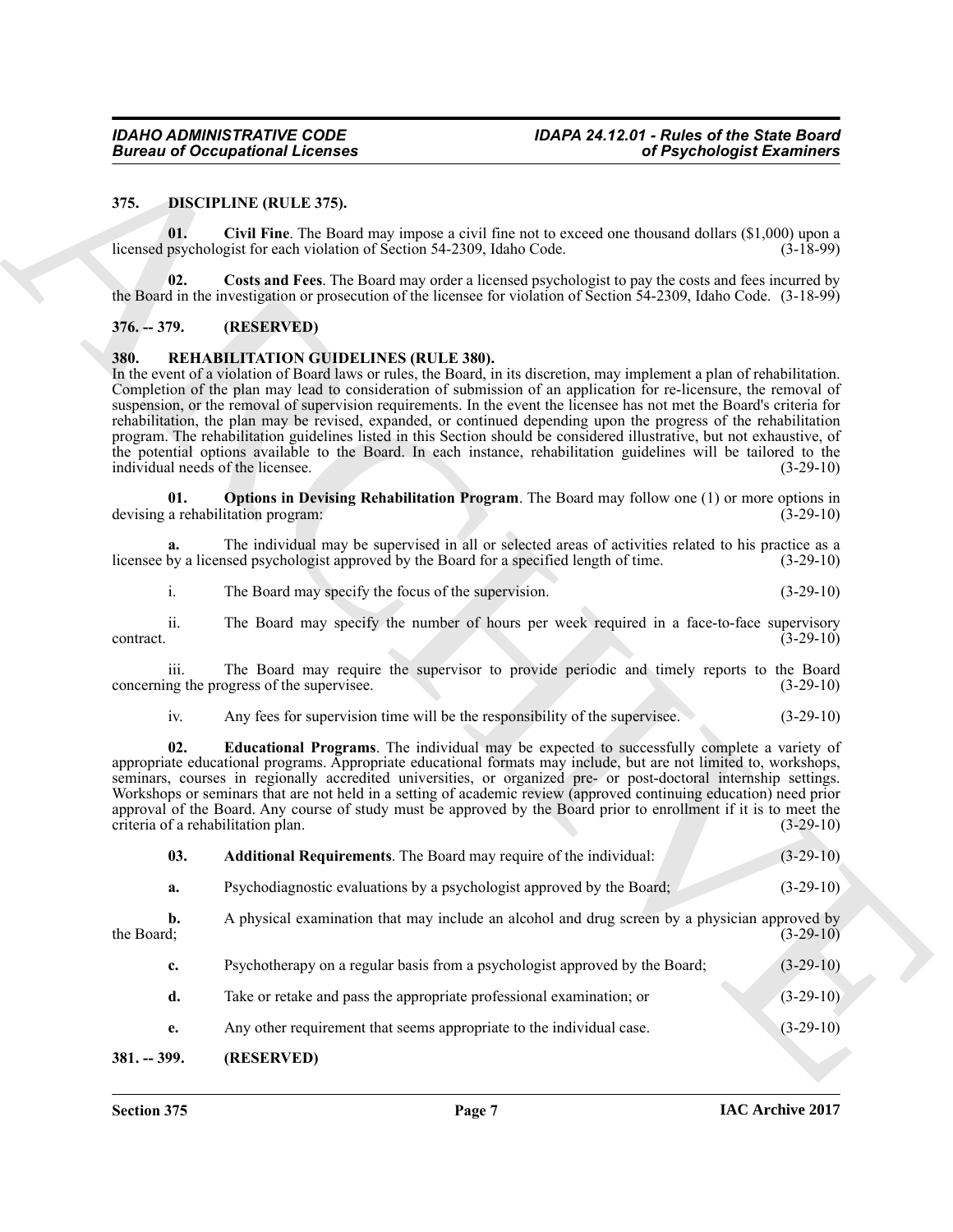#### <span id="page-7-13"></span><span id="page-7-0"></span>**400. RENEWAL OF LICENSE -- CONTINUING EDUCATION (RULE 400).**

<span id="page-7-14"></span>**01. Renewal of License**. Each person licensed under this act must renew said license annually or the license will be cancelled. Licenses shall be renewed and reinstated in accordance with the requirements of Section 67-2614, Idaho Code. (3-15-02)

<span id="page-7-15"></span>**02. Requirements for Renewal of License**. Licenses may be renewed or reinstated by payment of the required fees and by submitting certification of having satisfied the continuing education requirement. (3-15-02)

#### <span id="page-7-8"></span><span id="page-7-3"></span><span id="page-7-1"></span>**401. CONTINUING EDUCATION REQUIREMENTS FOR RELICENSURE IN PSYCHOLOGY (RULE 401).**

Given and Cocapacitorial Licenses<br>
4.0. BLEWALN OF LICENSE EXCURRENCE (SECULTURENCE ENTERTAINMENT AND CASE (SECULTURENCE ENTERTAINMENT AND ARCHIVESE ENTERTAINMENT AND CONSULTER (SECULTURENCE ENTERTAINMENT AND CONSULTER (S **01. Number of Hours Required**. All licensed psychologists, in order to renew their license, must have accumulated twenty (20) hours per year of continuing education credits. At the time of renewal of the psychologists' licenses, they will certify that they are aware of the requirements for continuing education and that they have met those requirements for the preceding year. At the time of reinstatement of a psychologist's license, they shall provide proof that they have met the requirements for continuing education for the preceding year. A minimum of four (4) hours credit in ethics, standards of care, and/or review of laws pertaining to the practice of psychology is required every three (3) years. Areas covered may include practice, consultation, research, teaching, and/or supervision. These units may be used as part of the continuing education credit required. (3-24-16) units may be used as part of the continuing education credit required.

<span id="page-7-9"></span>**02. Professional Level of Continuing Education -- Time Period Records Kept - Audit**. This continuing education experience must be at an appropriate level for professional training in psychology. The licensees have responsibility for demonstrating the relevance and adequacy of the educational experience they select. The licensees are also responsible for keeping an accurate record of their own personal continuing education hours for a period of five  $(5)$  years. A random audit may be conducted to insure compliance.  $(7-1-93)$ for a period of five  $(5)$  years. A random audit may be conducted to insure compliance.

<span id="page-7-7"></span>**Newly Licensed Individuals**. Newly licensed individuals will be considered to have satisfied the ion requirements for the remainder of the year in which their license is granted. (7-1-93) continuing education requirements for the remainder of the year in which their license is granted.

<span id="page-7-5"></span>**04. Certificates of Satisfactory Attendance and Completion**. Certificates of satisfactory attendance and completion, cancelled checks, participant lists, transcripts from universities, letters of certification on instructor's letterhead, and other reasonably convincing proof of the submitted activities may serve as documentation when<br>persons audited are required to submit proof of continuing education. (7-1-93) persons audited are required to submit proof of continuing education.

<span id="page-7-6"></span>**05.** Licensees Who Do Not Fulfill the Continuing Education Requirements. Licensees who do not exercit continuing education requirements may be subject to disciplinary action. (7-1-93) fulfill the continuing education requirements may be subject to disciplinary action.

<span id="page-7-4"></span>**06. Carryover of Continuing Education Hours**. Continuing education courses not claimed for CE credit in the current renewal year, may be credited for the next renewal year. A maximum of twenty (20) hours may be carried forward from the immediately preceding year. be carried forward from the immediately preceding year.

<span id="page-7-10"></span>**07. Special Exemption**. The Board has the authority to make exceptions for reasons of individual hardship including health, when certified by a medical doctor, or other good cause. The licensee must provide any information requested by the Board to assist in substantiating hardship cases. This exemption is granted at the sole discretion of the Board. Request for special exemption must be made prior to licensure renewal. (3-29-10) discretion of the Board. Request for special exemption must be made prior to licensure renewal.

#### <span id="page-7-11"></span><span id="page-7-2"></span>**402. GUIDELINES FOR APPROVAL OF CONTINUING EDUCATION CREDITS (RULE 402).**

**01. Continuing Education Credit**. Continuing education credit will be given to formally organized workshops or classes with an attendance roster and preassigned continuing education credit offered in association with or under the auspices of: (7-1-93) with or under the auspices of:

<span id="page-7-12"></span>

| а. | Regionally accredited institutions of higher education. | $(7-1-93)$ |
|----|---------------------------------------------------------|------------|
|    | The American Psychological Association.                 | $(7-1-93)$ |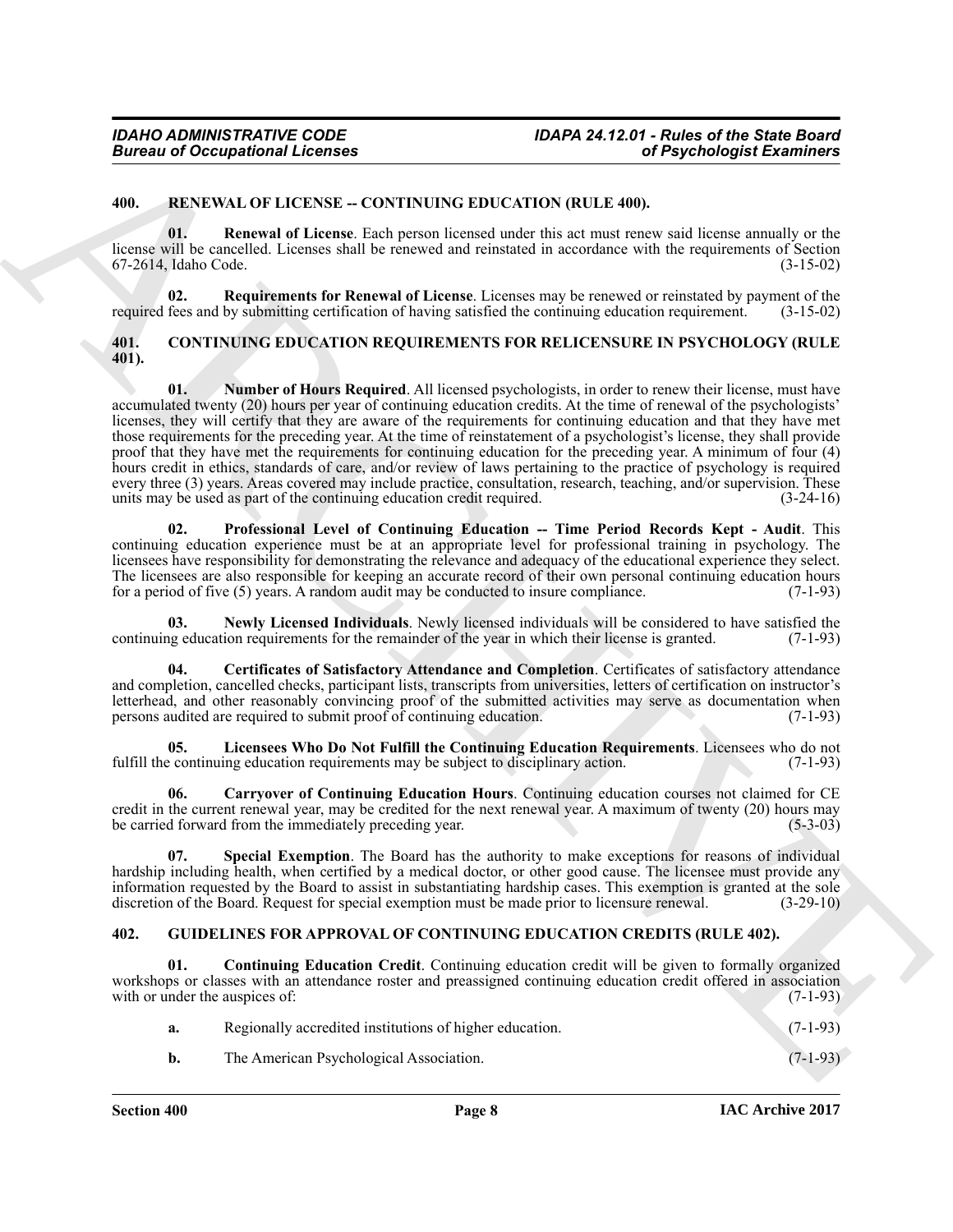|  | A Regional Psychological Association. | $(7-1-93)$ |
|--|---------------------------------------|------------|
|--|---------------------------------------|------------|

<span id="page-8-1"></span>**d.** A State Psychological Association. (7-1-93)

**e.** Credit will be given for the number of credit hours preauthorized by the sponsoring agency with no nit on the number of hours. (7-1-93) upper limit on the number of hours.

<span id="page-8-2"></span>**02. Credit for International, National and Regional Meetings of Psychological Organizations**. Six (6) hours of continuing education credit will be allowed for documented attendance at international, national and regional meetings of psychological organizations.  $(7-1-93)$ regional meetings of psychological organizations.

Given to Occupational Licensins (and the stational continue of Psychologial Examines (b) (1-19)<br>
A State Psychologial Association.<br>
C A State Psychologial Association.<br>
C A State Psychologial Association.<br>
(2-1-9)<br>
(2-1-9 **03. Credit for Other Relevant Workshops, Classes or Training Experiences**. Other relevant workshops, classes or training experiences when not offered, approved, or provided by an entity in Subsection 402.01, may receive up to six (6) hours of credit per experience provided they are conducted by a licensed or reputable psychologist or other mental health professional. Each documented hour of training experience counts as one (1) hour of continuing education experience. (4-4-13) one  $(1)$  hour of continuing education experience.

<span id="page-8-4"></span>**04. Presentation of Papers**. Presentation of papers at international, national, regional or state psychological or other professional associations may be counted as equivalent to six (6) hours per event. Only actual presentation time may be counted; preparation time does not qualify for credit. The licensee must provide the Board with a letter from a sponsor, host organization, or professional colleague, copy of the program, and a summary of the evaluations from the event. (3-29-10) evaluations from the event.

<span id="page-8-5"></span>**05. Self-Study, Lectures or Public or Professional Publications and Presentations**. The Board also recognizes the value of self-study, lectures or public or professional publications and presentations (including for example, in the case of the university faculty, preparation of a new course). Therefore, the Board will allow credit for six (6) hours of individual study per year. (7-1-93) six  $(6)$  hours of individual study per year.

Self-Study. The reading of a publication may qualify for credit with proper documentation verifying completion. A licensee seeking credit for reading a publication must submit results from a test on the information contained within the publication. If a test is not available, the licensee must seek pre-approval of the Board. (3-29-10)

**b.** Professional publications. Publication activities are limited to articles in professional journals, a chapter in an edited book, or a published book. The licensee must provide the Board with a copy of the cover page of the article or book in which the licensee has been published. For chapters of an edited book, licensees must submit a copy of the table of contents. (3-29-10) copy of the table of contents.

<span id="page-8-0"></span>**06. Board Assessment of Continuing Education Activities**. The Board of Psychologist Examiners may avail itself of help and consultation from the American Psychological Association or the Idaho Psychological<br>Association in assessing the appropriateness of continuing education activities. (3-29-10) Association in assessing the appropriateness of continuing education activities.

<span id="page-8-3"></span>**07. On-Line Education**. A maximum of ten (10) on-line continuing education hours relevant to the of psychology may be counted during each reporting period. (3-29-10) practice of psychology may be counted during each reporting period.

**a.** Continuing education credit will be given to on-line education offered in association with or under the auspices of the organizations listed in Subsections 402.01.a. through d. of these rules. (3-29-17)

**b.** The licensee must provide the Board with a copy of the certification, verified by the authorized signatures from the course instructors, providers, or sponsoring institution, substantiating any hours completed by the licensee.  $(3-29-10)$ 

<span id="page-8-6"></span>**08. Teleconferences**. To qualify for credit, teleconferences must feature an interactive format. Interactive conferences are those that provide the opportunity for participants to communicate directly with the instructor or that have a facilitator present at the conference site. The licensee must provide the Board with a copy of the certificate, or a letter signed by course instructors, providers, or sponsoring institution, substantiating any hours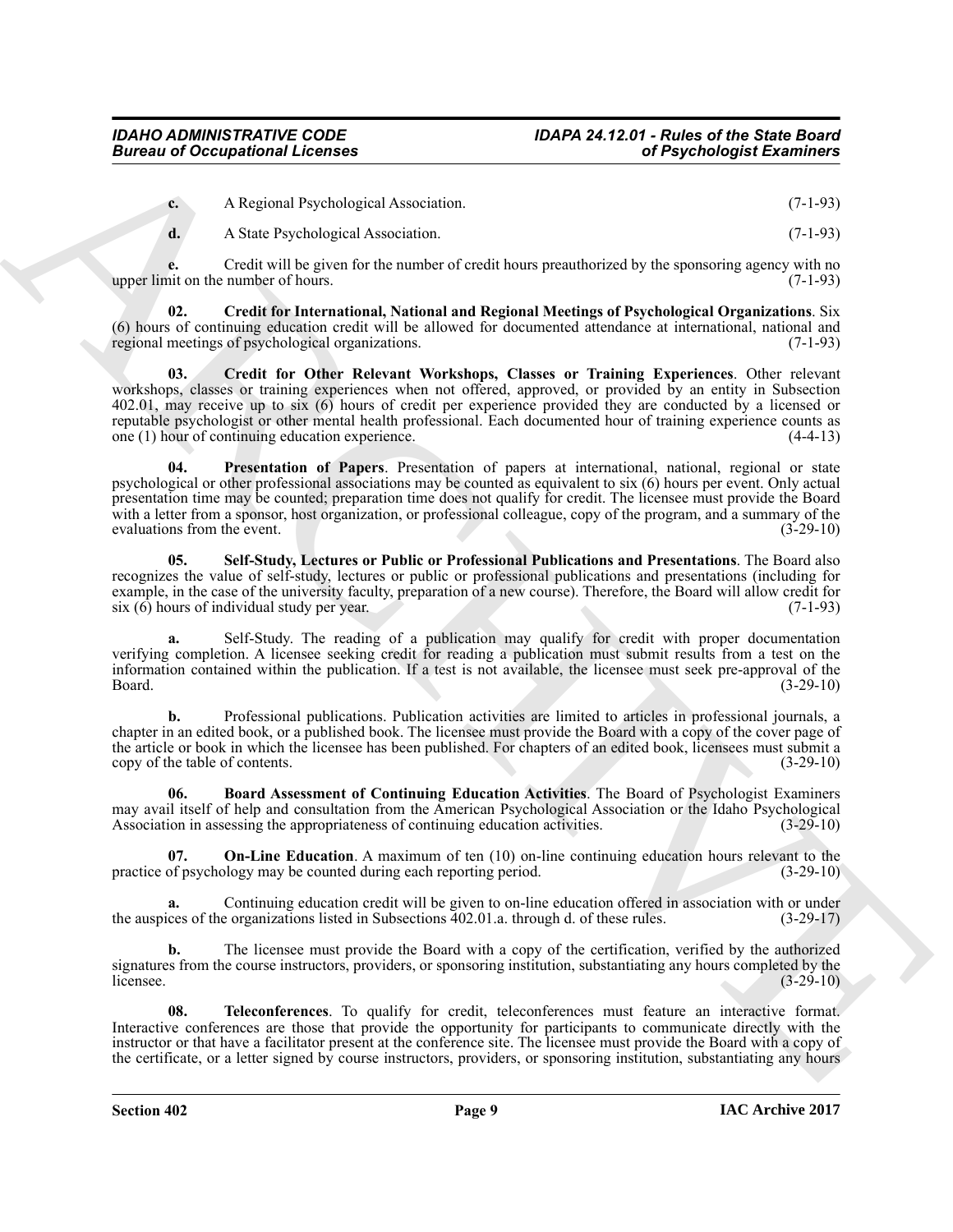attended by licensee. (4-4-13)

**a.** When offered, approved, or provided by entities in Subsection 402.01, the number of hours that may be counted during each reporting period is not limited. (4-4-13)

**b.** When not offered, approved, or provided by an entity in Subsection 402.01, a maximum of six (6) v be counted during each reporting period. (4-4-13) hours may be counted during each reporting period.

#### <span id="page-9-0"></span>**403. -- 449. (RESERVED)**

#### <span id="page-9-2"></span><span id="page-9-1"></span>**450. GUIDELINES FOR USE OF SERVICE EXTENDERS TO LICENSED PSYCHOLOGISTS (RULE 450).**

The Board recognizes that licensed psychologists may choose to extend their services by using service extenders. The Board provides general rules to cover all service extenders as well as specific rules to cover service extenders with different levels of training and experience. (7-1-93)

### <span id="page-9-3"></span>**01. General Provisions for Licensed Psychologists Extending Their Services Through Others**. (7-1-93)

**a.** The licensed psychologist exercising administrative control for a service extender shall: (7-1-93)

i. Have the authority to cause termination of compensation for the service extender. (7-1-93)

ii. Have the authority to cause the suspension or removal of the service extender from his position as a provider. (7-1-93) service provider.

#### **b.** The licensed psychologist exercising professional direction for a service extender shall: (7-1-93)

i. Prior to employing the service extender, formulate and provide to the Board a written supervisory plan for each service extender and obtain approval for the plan. The plan shall include provisions for supervisory sessions and chart review. If the psychologist requires tapes to be made of psychological services delivered by the service extender, then the plan shall also specify review and destruction of these tapes. The plan shall also specify the hours per calendar week that the licensed psychologist will be at the same physical location as the person extending the services of the licensed psychologist. The plan shall be accompanied by a completed application form and appropriate application fee. (3-29-17) appropriate application fee.

Given a  $\alpha$  Occupations I Leonards are a member by entries in Subscribes 4.2 0.1 the number of terms has a statistic process of the statistic process of the statistic process of the statistic process of the statistic pro ii. Establish and maintain a level of supervisory contact sufficient to be readily accountable in the event that professional, ethical, or legal issues are raised. There will be a minimum of one (1) hour of face-to-face supervisory contact by a licensed psychologist with the service extender for each one (1) to twenty (20) hours of services provided by the service extender during any calendar week. At least one half (1/2) of this face-to-face supervisory contact will be conducted individually, and up to one half  $(1/2)$  of this face-to-face supervisory contact may be provided using a group format. A written record of this supervisory contact, including the type of activities conducted by the service extender, shall be maintained by the licensed psychologist. Except under unusual circumstances, the supervisory contact will occur either during the week the services are extended or during the week following. In no case will services be extended more than two (2) weeks without supervisory contact between the service extender and a licensed psychologist. (7-1-93) service extender and a licensed psychologist.

iii. Provide the service extender a copy of the current Ethical Standards of the American Psychological Association, and obtain a written agreement from the service extender of his intention to abide by them. (7-1-93)

**c.** Supervision of service extenders through electronic communications, including video conferencing, cannot replace face-to-face supervision. Psychologists will ensure that the service that they provide through the use of service extenders is provided according to all applicable laws and rules. (3-29-17) through the use of service extenders is provided according to all applicable laws and rules.

<span id="page-9-4"></span>

| 02. | <b>Qualifications for Service Extenders.</b> |  |  |  |   |  |  |  | $(7-1-93)$ |  |  |
|-----|----------------------------------------------|--|--|--|---|--|--|--|------------|--|--|
|     |                                              |  |  |  | . |  |  |  |            |  |  |

**a.** Category I: A service extender will be placed in Category I if: (7-1-93)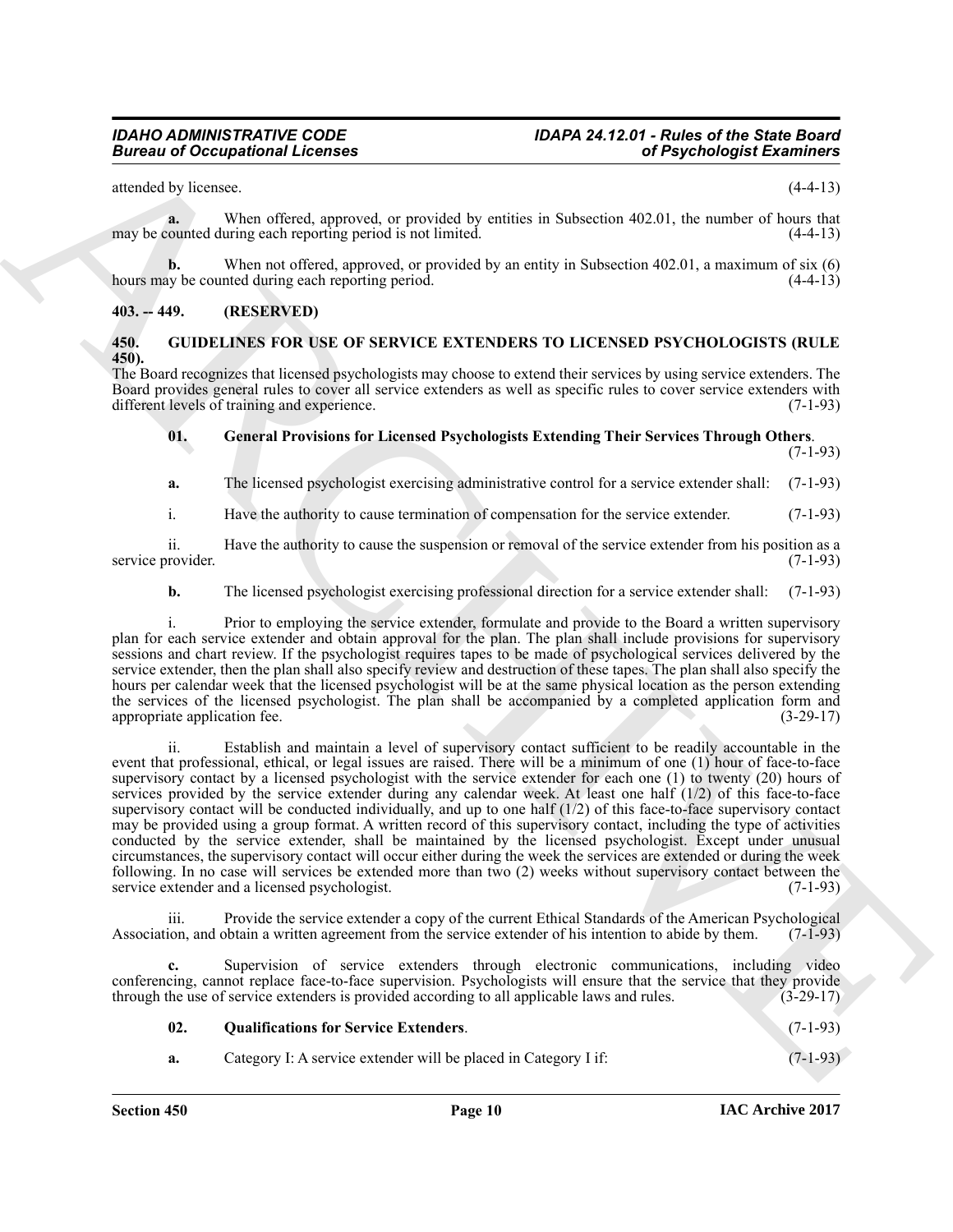i. The licensed psychologist wishing to employ the service extender verifies in writing to the satisfaction of the Board that the service extender holds a license issued by the state of Idaho to practice a specific profession, and that the issuance of that license requires the licensee hold a master's degree or its equivalent as determined by the Board; or  $(7-1-93)$ 

ii. The service extender meets the criteria for Category II specified below and the licensed psychologist wishing to employ the service extender verifies in writing to the satisfaction of the Board that the service extender has satisfactorily functioned as a service extender to one (1) or more licensed psychologist for at least twenty (20) hours per calendar week over a period totaling two hundred sixty (260) weeks. (7-1-93)

**b.** Category II: A service extender will be placed in Category II if the licensed psychologist wishing to employ the service extender verifies in writing to the satisfaction of the Board that the service extender holds a master's degree or equivalent from a program in psychology, counseling, or human development as determined by<br>(3-29-17) the Board. the Board.  $(3-29-17)$ 

Given to Occupational Licenses<br>
Contrast of the latentary three methods when to employ the receive contrast of Psychologial Examines<br>
statistics of the latent particle in the statistic statistics of the statistic statisti **c.** Category III: A service extender will be placed in Category III if the licensed psychologist wishing to employ the service extender verifies in writing to the satisfaction of the Board that the service extender holds a master's degree or equivalent from a program in psychology, counseling, or human development as determined by the Board, and the service extender will only provide psychometrician services. Such services are defined as administrating, scoring, and/or summarizing psychological or neuropsychological tests and test data that require specialized training. Interpretation of the testing data must be performed by the licensed psychologist. Service extenders in Category III will not be allowed to perform psychotherapy, intake assessments, or other services outside the scope of psychometric services defined above. The licensed psychologist wishing to employ the service extender must also verify in writing to the satisfaction of the Board that the service extender has been properly trained in all of the testing instruments that the service extender will administer at the start of employment and will continue to receive proper training in any new testing instruments utilized by the service extender over the course of employment. (3-29-17) employment. (3-29-17)

#### <span id="page-10-0"></span>**03. Conditions for Use of Service Extenders**. (7-1-93)

**a.** All persons used to extend the services of a licensed psychologist shall be under the direct and continuing administrative control and professional direction of a licensed psychologist. These service extenders may not use any title incorporating the word "psychologist" or any of its variants or derivatives, e.g. "psychological,"<br>"psychotherapist." (5-8-09) "psychotherapist."

**b.** Work assignments shall be commensurate with the skills of the service extender and procedures planned in consultation with the licensed psychologist under all circumstances. (7-1-93) shall be planned in consultation with the licensed psychologist under all circumstances.

**c.** Public announcement of fees and services, as well as contact with lay or professional public shall be offered only in the name of the licensed psychologist whose services are being extended. However, persons licensed to practice professions other than psychology may make note of their status in such announcements or  $\text{constants.}$  (7-1-93)

**d.** Setting and collecting of fees shall remain the sole domain of the licensed psychologist; excepting that when a service extender is used to provide services of the licensed psychologist, third party payers shall be informed of this occurrence in writing at the time of billing. Unless otherwise provided in these rules and regulations, licensed psychologists may neither claim or imply to service recipients or to third party payers an ability to extend their services through any person who has not been approved as a service extender to that psychologist as specified in this section. this section.  $(7-1-93)$ 

**e.** All service recipients shall sign a written notice of the service extender's status as a service extender for the licensed psychologist. A copy of the signed written notice will be maintained on file with the licensed psychologist. (7-1-93) licensed psychologist.

Within the first three (3) contacts, the licensed psychologist shall have face-to-face contact with ient. (7-1-93) each service recipient.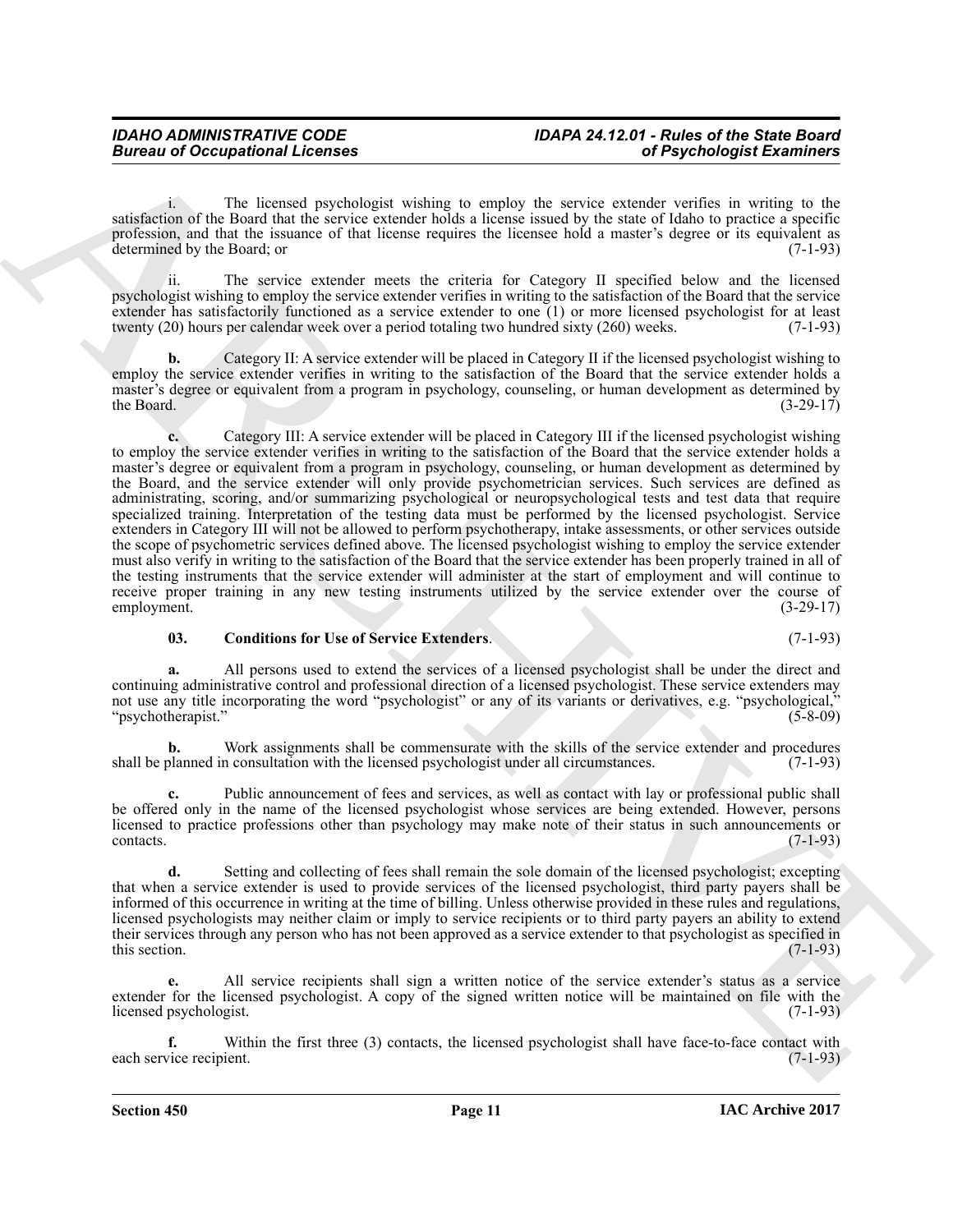**g.** A licensed psychologist shall be available to both the service extender and the service recipient for emergency consultation.

**h.** Service Extenders shall be housed in the same service delivery site as the licensed psychologist whose services they extend. Whatever other activities they may be qualified to perform, service extenders shall limit themselves to acting as service extenders of the licensed psychologist when providing direct services so long as they are physically located in the offices of the licensed psychologist.  $(7-1-93)$ 

Given to Occupational Leonies<br>
Correspondent Leonies<br>
Correspondent Leonies<br>
Correspondent Leonies<br>
System Control and Leonies<br>
System Correspondent Leonies<br>
System Correspondent Leonies<br>
System Correspondent Leonies<br>
Sys **i.** A service extender in Category I may deliver as much as, but not more than fifty percent (50%) of their service while the licensed psychologist is not physically present at the service delivery site. A service extender in Category II may deliver as much as, but not more than twenty-five percent (25%) of their service while the licensed psychologist is not physically present at the service delivery site. Service extenders in the Category III may deliver as much as, but not more than seventy-five percent (75%) of their service while the licensed psychologist is not physically present at the service delivery site. Service Extenders providing as many as, but no more than, three (3) hours of service extension per calendar week shall be exempted from the on-site provisions of Section 450 of this rule. Without notification to the Board, short term exemption from this rule for atypical circumstances, such as irregular travel by the licensed psychologist, may occur for periods as long as, but no longer than three (3) calendar weeks. Longer exemptions may be granted at the discretion of the Board on written request by the licensed psychologist to the Board. (3-29-17) psychologist to the Board.

**j.** The licensed psychologist shall employ no more than three (3) service extenders. (3-18-99)

**k.** When a licensed psychologist terminates employment of a service extender, the licensed psychologist will notify the Board in writing within thirty (30) days. (7-1-93)

**l.** At the time of license renewal the licensed psychologist shall submit for each service extender the ate fee together with certification to the Board that they possess: (3-19-07) appropriate fee together with certification to the Board that they possess:

i. A written record of supervisory contact for the previous twelve (12) months; and (3-20-04)

ii. The percentage of time during the previous twelve (12) months that the service extender extended while the licensed psychologist was at the service delivery site; and (3-20-04) services while the licensed psychologist was at the service delivery site; and

iii. An updated plan for the supervision of each of his service extenders. (3-20-04)

**m.** Documentation of supervisory notes, hours of supervision, number of hours on-site while the service extender provided services, and plan of supervision shall be maintained by the supervisor for not less than three (3) years for each service extender and submitted to the Board upon request. (5-8-09)

#### <span id="page-11-0"></span>**451. -- 499. (RESERVED)**

#### <span id="page-11-2"></span><span id="page-11-1"></span>**500. EDUCATIONAL AND CREDENTIALING REQUIREMENTS FOR LICENSURE (RULE 500).**

Applicants who receive a doctoral degree from a program accredited by the American Psychological Association are considered to have met all criteria outlined in Section 500. considered to have met all criteria outlined in Section 500.

**01. Training in Professional Psychology**. Training in professional psychology is doctoral training offered in an institution of higher education accredited by: (7-1-93)

<span id="page-11-3"></span>

| a. | Middle States Commission on Higher Education.          | $(7-1-93)$ |
|----|--------------------------------------------------------|------------|
| b. | The New England Association of Schools and Colleges.   | $(7-1-93)$ |
| c. | Higher Learning Commission.                            | $(7-1-93)$ |
| d. | The Northwest Commission on Colleges and Universities. | $(7-1-93)$ |
|    |                                                        |            |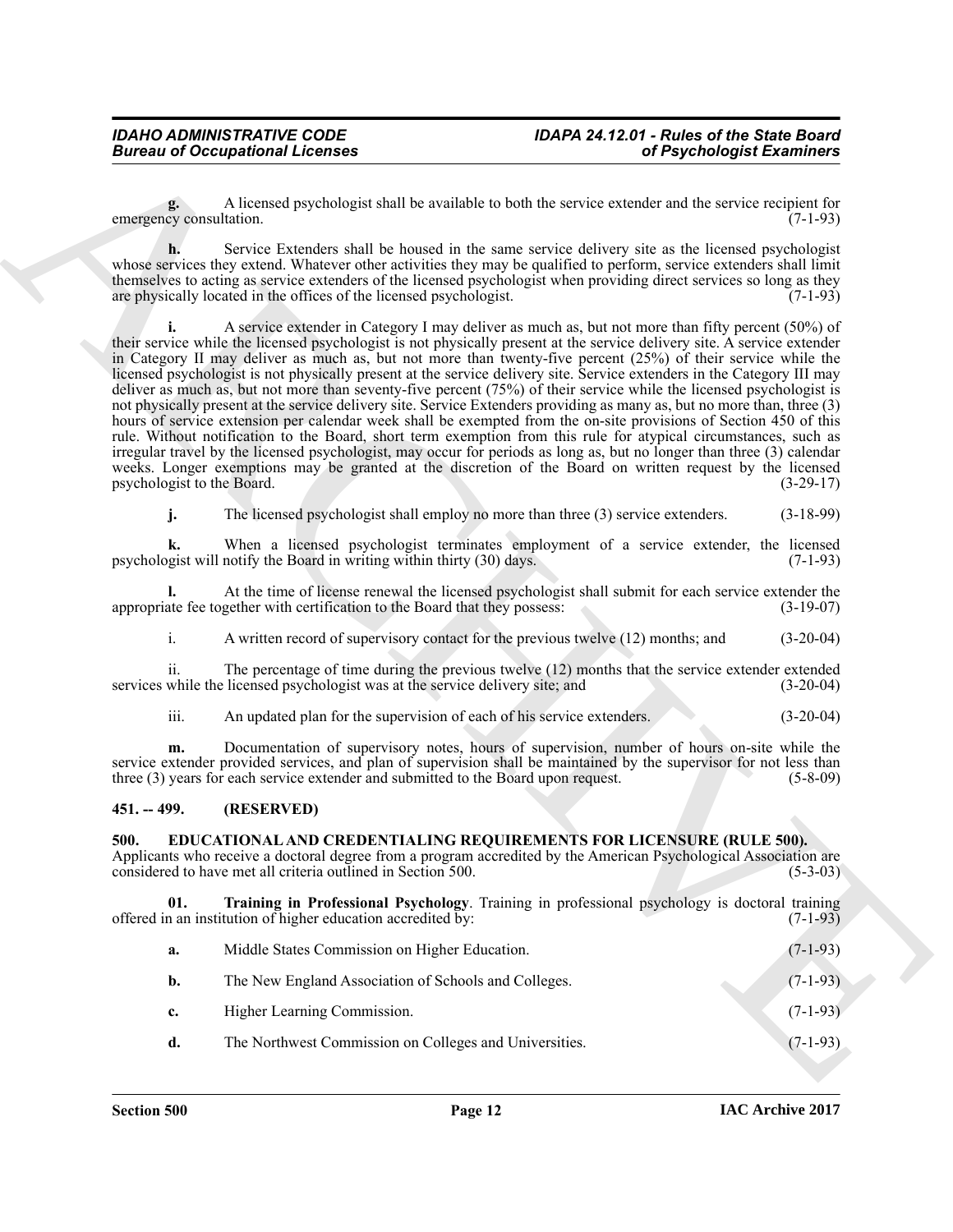#### *IDAHO ADMINISTRATIVE CODE IDAPA 24.12.01 - Rules of the State Board Bureau of Occupational Licenses*

**e.** The Southern Association of Colleges and Schools. (7-1-93)

<span id="page-12-5"></span>**f.** The Western Association of Schools and Colleges. (7-1-93)

**02. Training Program**. The training program must stand as a recognizable, coherent organizational entity within the institution. Programs that are accredited by the American Psychological Association or that meet the criteria for such accreditation are recognized as meeting the definition of a professional psychology program.

 $(5-3-03)$ 

**03. Authority and Primary Responsibility**. There must be a clear authority and primary responsibility for the core and specialty areas by a designated leader who is a doctoral psychologist and is a member of the core faculty.

<span id="page-12-4"></span><span id="page-12-3"></span><span id="page-12-1"></span><span id="page-12-0"></span>**04. Content of Program**. The program must be an integrated, organized sequence of study. (7-1-93)

**05. There Must Be an Identifiable Training Faculty and a Psychologist Responsible for the Program**. There must be an identifiable training faculty on site of sufficient size and breadth to carry out the training responsibilities. A faculty psychologist must be responsible for the program. (5-3-03) responsibilities. A faculty psychologist must be responsible for the program.

**06. Program Must Have an Identifiable Body**. The program must have an identifiable body of who are matriculated in that program for a degree. (7-1-93) students who are matriculated in that program for a degree.

<span id="page-12-6"></span><span id="page-12-2"></span>**07. What the Program Must Include**. The program must include supervised practicum and predoctoral internship appropriate to the practice of psychology. Pre-doctoral internships must be completed at member sites of the Association of Psychology Postdoctoral and Internship Centers, or sites demonstrating an equivalent program. (5-8-09) program. (5-8-09)

Given to Cocapsion of Lebenson<br>
the Southern Association of Celubratic Society and Showlet (2013)<br>
The Southern Association of Celubratic Society and Showlet (2013)<br>
The Society and The Society and The Society and Showlet **08.** Curriculum. The curriculum shall encompass a minimum of three (3) academic years of full time graduate study at least one (1) year of which is spent in full-time physical residence at the degree granting educational institution. In addition to instruction in professional areas of competence, which include assessment and diagnosis, intervention, consultation, and supervision, the core program shall require each student to demonstrate competence in specific substantive areas. Minimal competence is demonstrated by passing a three (3) credit semester graduate course (or a five (5) credit quarter graduate course) in each of the substantive areas listed below: (3-20-04) course (or a five (5) credit quarter graduate course) in each of the substantive areas listed below:

**a.** Biological Bases of Behavior: Physiological psychology, comparative psychology, enhanced preception, psychopharmacology. (7-1-93) neuropsychology, sensation and perception, psychopharmacology.

**b.** Cognitive-Affective Bases of Behavior: Learning, cognition, motivation, emotion. (3-20-04)

**c.** Social Bases of Behavior: Social psychology, group processes, organizational and systems theory.  $(7-1-93)$ 

**d.** Individual Differences: Personality theory, human development, abnormal psychology. (7-1-93)

- **e.** Scientific and Professional Standards and Ethics. (3-20-04)
- **f.** Research Design and Methodology. (3-20-04)

**g.** Techniques of Data Analysis: statistics, multivariate statistics, factor analysis, multiple regression, metric statistics. (3-20-04) non-parametric statistics.

**h.** Psychological Measurement: psychometric principles, test theory, personality assessment, eassessment. (3-20-04) cognitive assessment.

**i.** History and Systems of Psychology. (3-20-04)

**j.** Multiculturalism and Individual Diversity. (3-20-04)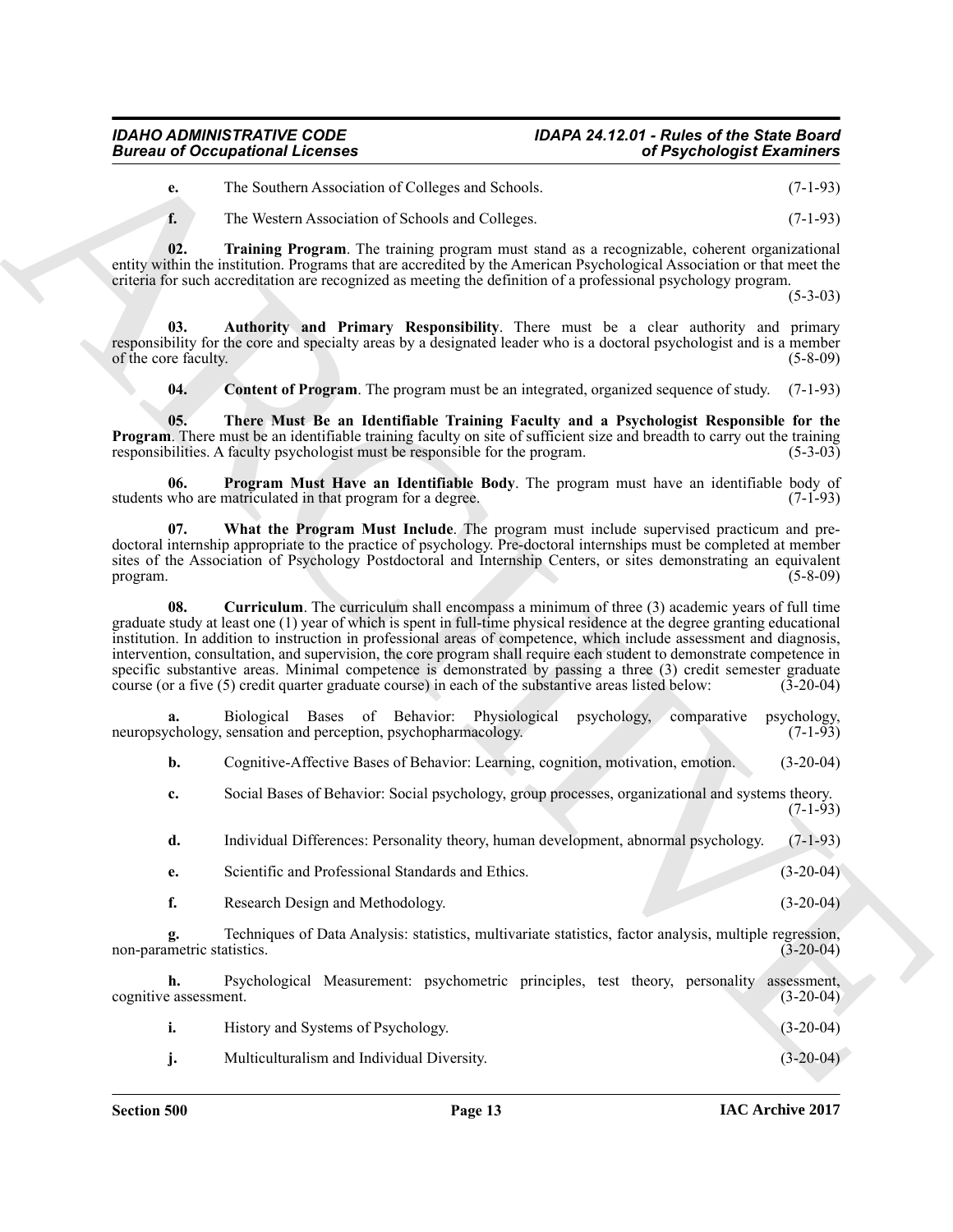#### <span id="page-13-0"></span>**501. -- 549. (RESERVED)**

#### <span id="page-13-1"></span>**550. REQUIREMENTS FOR SUPERVISED PRACTICE (RULE 550).**

#### <span id="page-13-7"></span><span id="page-13-5"></span>**01. Duration and Setting of Supervised Practice**. (7-1-93)

**a.** A year of supervised experience is defined as a minimum of one thousand (1000) hours of supervised service provision acquired during not less than a twelve (12) month and no more than a thirty-six (36) calendar month period. The first year of supervised experience shall be accredited only after acquiring the equivalent of one (1) year of full time graduate study. A second year must be obtained post-doctorally. (5-3-03)

**b.** A minimum qualifying supervised experience consists of two (2) years of supervised experience, one  $(1)$  of which is obtained post-doctorally.

<span id="page-13-9"></span>**02.** Qualifications of Supervisors. Supervising psychologists shall be licensed and shall have training ecific area of practice in which they are offering supervision. (7-1-93) in the specific area of practice in which they are offering supervision.

<span id="page-13-6"></span>**03. Amount of Supervisory Contact**. One (1) hour per week of face-to-face individual contact per 20) hours of applicable experience is a minimum. twenty  $(20)$  hours of applicable experience is a minimum.

**04. Evaluation and Accreditation of Supervised Practice**. The Board shall require submission of information by the supervisor(s) which enable it to evaluate and credit the extent and quality of the candidate's supervised practice. The form requesting such information shall cover the following: (7-1-93)

<span id="page-13-8"></span>

| а. | Name of supervisee; |  | $(7-1-93)$ |  |
|----|---------------------|--|------------|--|
|----|---------------------|--|------------|--|

- **b.** Educational level of supervisee; (7-1-93)
- **c.** Supervisor's name, address, license number, state in which granted and area of specialization;  $(7-1-93)$
- **EXAMPLE 2008**<br>
SHE SERIOUS CONTINUES TOR SUPERVISED PRACTICE (RLL ESS).<br>
SHE SERIOUS INTERVISTOR SUPERVISED PRACTICE (RLL ESS).<br>
The BE SERIOUS INTERVISTOR SUPERVISTOR PRACTICE (RLL ESS).<br>
THE SERIOUS INTERVISTOR SUPERVI **d.** Name and nature of setting in which supervised practice took place; (7-1-93) **e.** Date of practice covered in this report; (7-1-93) **f.** Number of practice hours during this period; (7-1-93) **g.** Supervisee's duties; (7-1-93) **h.** Number of one-to-one supervisory hours; (7-1-93) **i.** Assessment of supervisee's performance; and (7-1-93)

**j.** Whether or not the supervisee received monetary compensation for the supervised services they provided. (7-1-93) provided.  $(7-1-93)$ 

<span id="page-13-10"></span>**05. Unacceptable Supervision**. Supervised practice time during which the supervisor deems supervisee's performance to have been unacceptable shall not be credited towards the required supervised practice hours. hours.  $(7-1-93)$ 

#### <span id="page-13-2"></span>**551. -- 599. (RESERVED)**

#### <span id="page-13-4"></span><span id="page-13-3"></span>**600. GUIDELINES FOR THE SUPERVISION IN THE EDUCATION OF PSYCHOLOGISTS (RULE 600).**

The Board recognizes the importance of supervision in the education of psychologists, and that licensed psychologists within Idaho may be called on to provide supervision. It also recognizes that differing levels of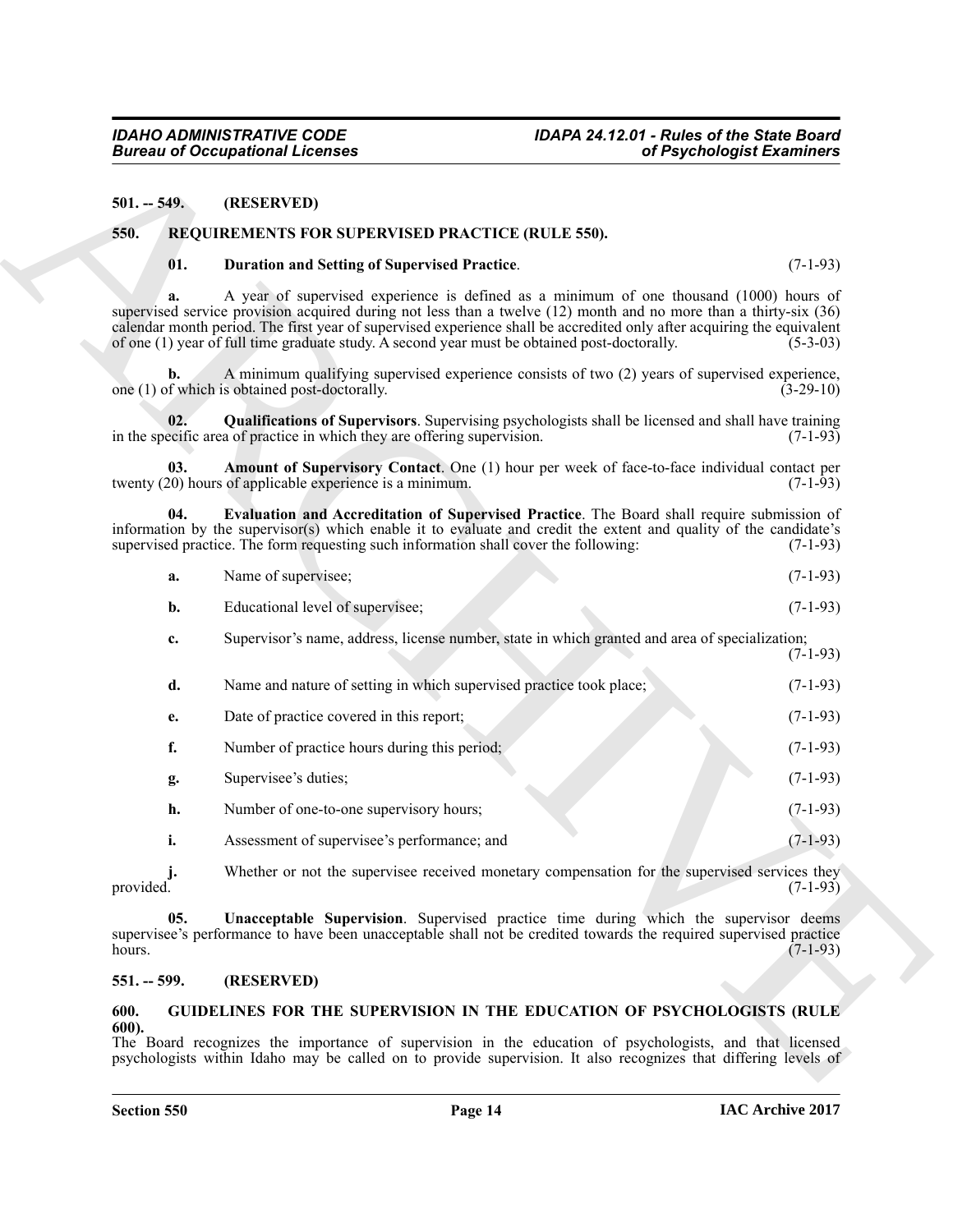## *IDAHO ADMINISTRATIVE CODE IDAPA 24.12.01 - Rules of the State Board*

**EXECUTE CONSERVATION EXECUTE AND SECURE AND INTERFERICANT CONSERVATION CONSERVATION CONSERVATION CONSERVATION CONSERVATION CONSERVATION CONSERVATION CONSERVATION CONSERVATION CONSERVATION CONSERVATION CONSERVATION CONSER** supervision are appropriate for persons with differing levels of education and experience. Accordingly, the Board identifies two (2) levels within the education of psychologists, and specifies differing levels of supervision for each. These categories refer to persons pursuing a program of activities which, when completed, will allow them to meet the requirements for licensure as psychologists in Idaho. When providing supervision, the licensed supervising psychologist may receive compensation from the supervisee or other interested party, and shall be responsible to insure that supervision appropriate to the education and experience level of the supervisee is provided. Further, the licensed supervising psychologist shall also be responsible to insure that the appropriate documentation for a particular supervisee has been provided to the Board as specified below. The number of persons a psychologist may supervise within the two (2) educational levels does not limit the number of service extenders as specified under Subsection 450.03.j. (5-8-09)

<span id="page-14-1"></span>**01.** General Provisions. General provisions for licensed supervising psychologists. (7-1-93)

**a.** The licensed supervising psychologist exercising administrative control shall: (7-1-93)

i. Have the authority to cause termination of compensation for the supervisee when compensation is provided. (7-1-93)

ii. Have the authority to cause the suspension or removal of the supervisee from his position as a provider.  $(7-1-93)$ service provider.

**b.** The licensed supervising psychologist exercising professional direction shall: (7-1-93)

i. Within thirty (30) days after initiating supervision, formulate a written supervisory plan for each supervisee. The plan shall include provisions for supervisory sessions and chart review. If the supervising psychologist requires tapes to be made of psychological services delivered by the supervisee, then the plan shall also specify review and destruction of these tapes. The plan shall also specify the hours per calendar week that the licensed psychologist will be at the same physical location as the supervisee. (7-1-93) licensed psychologist will be at the same physical location as the supervisee.

ii. Establish and maintain a level of supervisory contact sufficient to be readily accountable in the event that professional, ethical, or legal issues are raised. There will be a minimum of one (1) hour of face-to-face individual supervisory contact by a licensed psychologist with the supervisee for each one (1) to twenty (20) hours of services provided by the supervisee during any calendar week. A written record of this supervisory contact, including the type of activities conducted by the supervisee, shall be maintained by the licensed supervising psychologist. Except under unusual circumstances, the supervisory contact will occur either during the week the services are provided or during the week following. In no case will services be provided more than two (2) weeks without supervisory contact between the supervise and a licensed supervising psychologist. (7-1-93) supervisory contact between the supervisee and a licensed supervising psychologist.

iii. Provide the supervisee a copy of the current Ethical Standards of the American Psychological lion, and obtain a written agreement from the supervisee of his intention to abide by them. (7-1-93) Association, and obtain a written agreement from the supervisee of his intention to abide by them.

#### <span id="page-14-0"></span>**02. Category I -- Psychologist in Training**. (5-8-09)

**a.** Definition: A person having submitted an application for licensure to the Idaho Board of gist Examiners and who has been found by the Board to have either: (7-1-93) Psychologist Examiners and who has been found by the Board to have either:

i. Obtained a doctoral degree from a program accredited by the American Psychological Association or from an educational program which satisfies all the requirements of Section 500; or (5-8-09)

ii. Obtained a doctoral degree and submitted a plan, approved by the Board for the completion of any ites in their doctoral education with regard to the requirements of Section 500. (7-1-93) deficiencies in their doctoral education with regard to the requirements of Section 500.

**b.** Verification: The State Board of Psychologist Examiners has reviewed the application of the person on and either: (7-1-93) in question and either:

i. Verifies that the applicant has obtained a doctoral degree from a program accredited by the American Psychological Association or from an educational program which satisfies all the requirements of Section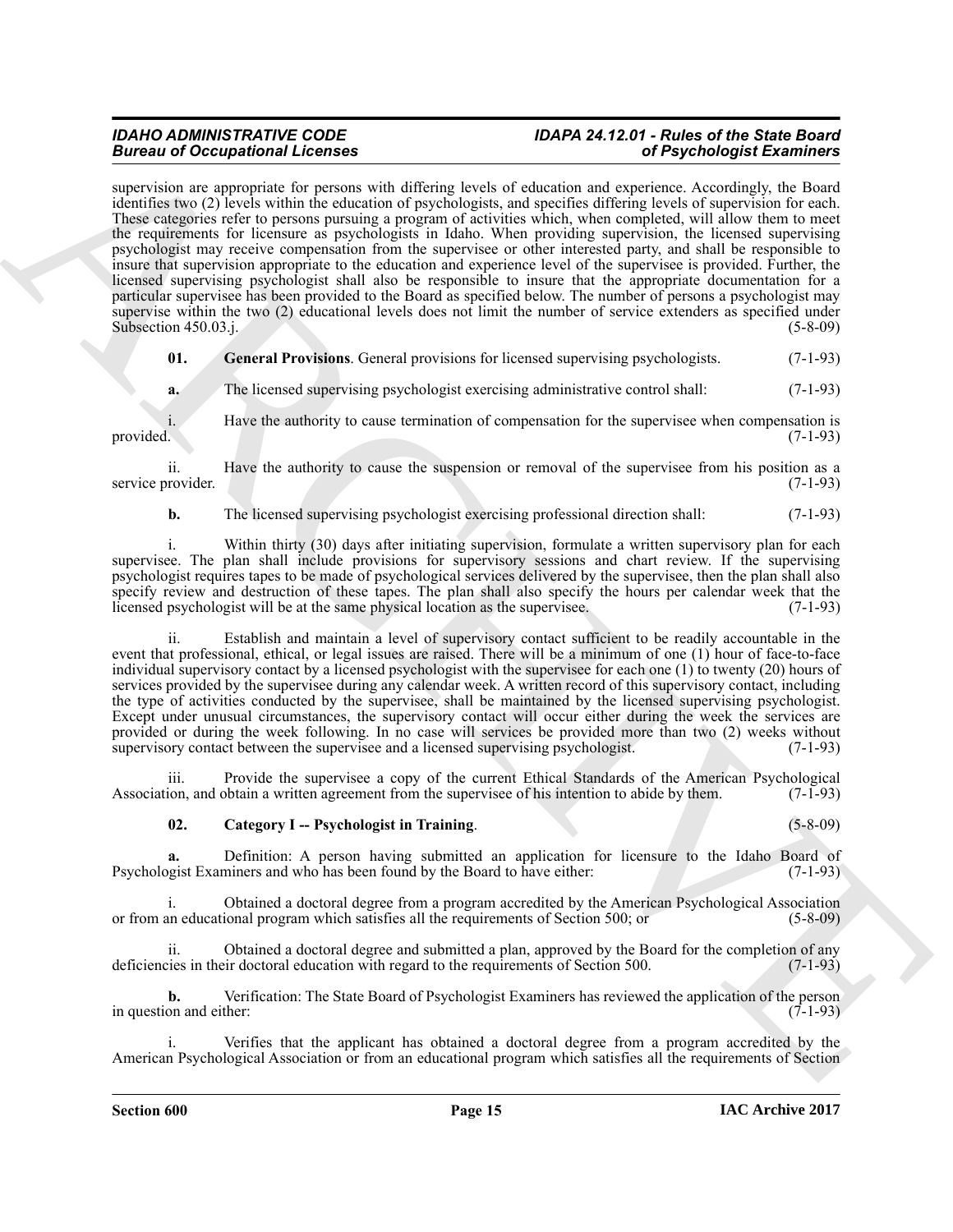### *IDAHO ADMINISTRATIVE CODE IDAPA 24.12.01 - Rules of the State Board*

500; or (5-8-09)

ii. Verified the applicant obtained a doctoral degree and approved a plan submitted by the applicant for the completion of any deficiencies in his doctoral education with regard to the requirements of Section 500. (7-1-93)

**c.** Supervision Requirements: (7-1-93)

i. Psychologists in Training must be under the direct and continuing administrative control and professional direction of the licensed supervising psychologist when providing psychological services. (7-1-93)

ii. Work assignments shall be commensurate with the skills of the Psychologist in Training and es shall be planned in consultation with the licensed supervising psychologist. (7-1-93) procedures shall be planned in consultation with the licensed supervising psychologist.

Given to Conception of Lebensta attached a state of the spin of Psychologia Extension Conception  $\chi$  (149)<br>
ARCHIVES the spin of the spin of the spin of the spin of the spin of the spin of the spin of the spin of the spi iii. Psychologists in Training shall be housed in the service delivery site of the licensed supervising psychologist, and at least fifty percent (50%) of the Psychologist in Training's service delivery will occur while the licensed supervising psychologist is physically present on site; excepting that where Psychologists in Training are employed by agencies or corporations financed by public funds, licensed supervising psychologists may apply for exemption of this requirement. Exemptions will be made on review of the written supervisory plan, and granted at the discretion of the Board. (7-1-93) discretion of the Board.

iv. Public announcement of fees and services, and contact with lay or professional public shall be only by and in the name of the licensed supervising psychologist or his institutional affiliate. (7-1-93) offered only by and in the name of the licensed supervising psychologist or his institutional affiliate. (7-1-93)

Setting and collecting of fees shall remain the sole domain of the licensed supervising psychologist or his institutional affiliate, excepting that when a supervisee provides psychological services, third party payers shall<br>be informed of this occurrence in writing at the time of billing. (7-1-93) be informed of this occurrence in writing at the time of billing.

All persons receiving services from a Psychologist in Training shall sign a written notice indicating their understanding that the service provider is a Psychologist in Training and that the licensed supervising psychologist is responsible for their activity. A copy of the signed written notice will be maintained on file with the licensed supervising psychologist. (7-1-93) licensed supervising psychologist.

vii. The licensed supervising psychologist's proficiencies will be commensurate with the services provided by the Category I Psychologist in Training.

#### <span id="page-15-0"></span>**03. Category II -- Psychologist Under Supervision**. (5-8-09)

**a.** Definition: A person having submitted an application for licensure to the Idaho Board of gist Examiners and who has been found by the Board to have: (7-1-93) Psychologist Examiners and who has been found by the Board to have:

i. Obtained a doctoral degree from a program accredited by the American Psychological Association or from an educational program which satisfies all the requirements of Section 500; and (5-8-09)

ii. Completed the EPPP examination with a passing score. (7-1-93)

**b.** Verification: The State Board of Psychologist Examiners has reviewed the application and:

(7-1-93)

Verified the applicant has obtained a doctoral degree from a program accredited by the American Psychological Association or from an educational program which satisfies all the requirements of Section 500; and (5-8-09)

ii. Verified the applicant has completed the EPPP examination with a passing score. (7-1-93)

**c.** Supervision Requirements: (7-1-93)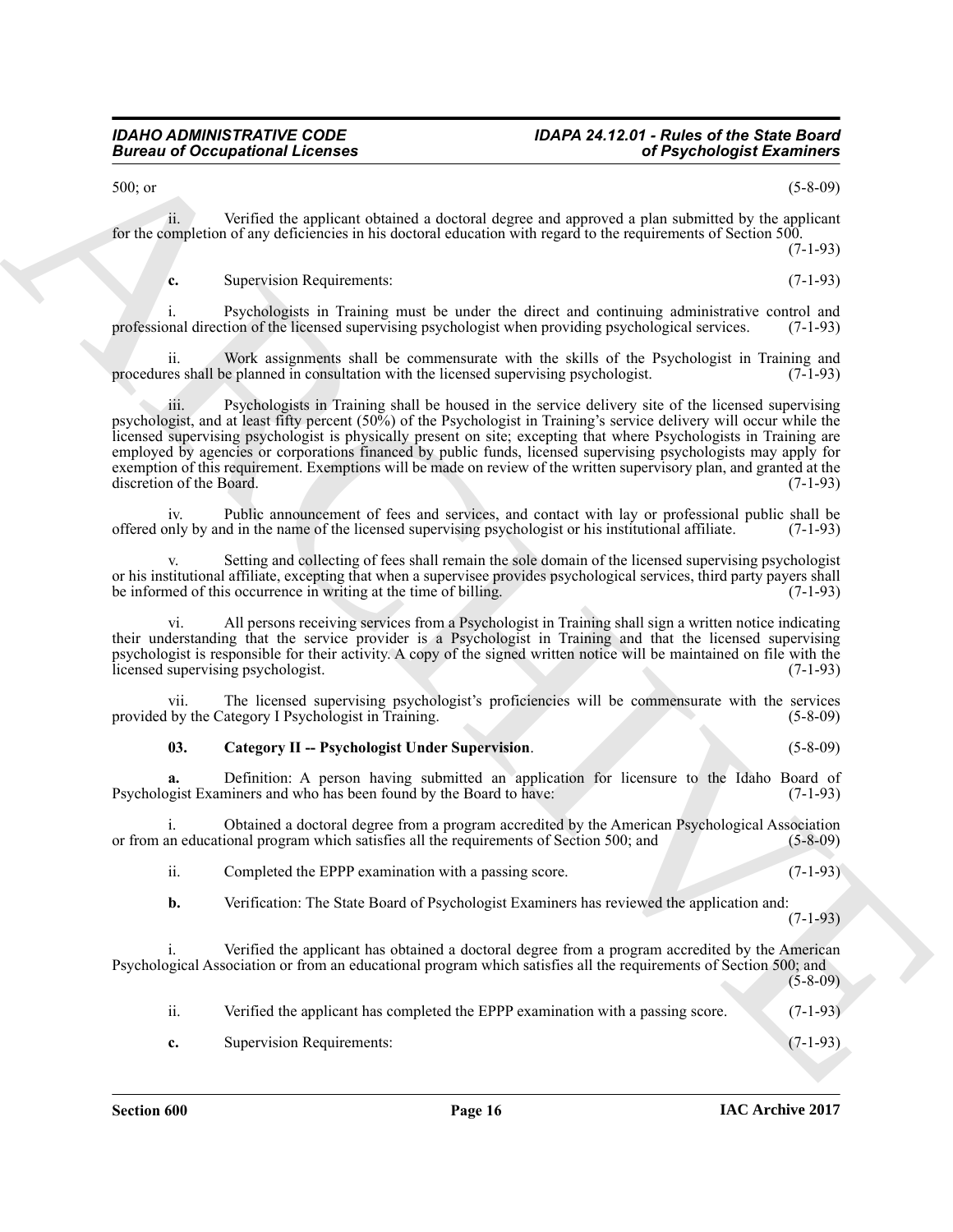### *IDAHO ADMINISTRATIVE CODE IDAPA 24.12.01 - Rules of the State Board*

Psychologists Under Supervision shall be under the continuing professional direction, though not necessarily administrative control, of the licensed supervising psychologist when providing psychological services. (7-1-93)

ii. Work assignments shall be commensurate with the skills of the Psychologist Under Supervision and procedures shall be planned in consultation with the licensed supervising psychologist. (7-1-93)

iii. Public announcement of fees and services, and contact with lay or professional public shall be offered only by and in the name of the supervising licensed psychologist or his institutional affiliate. However, if the Psychologist Under Supervision is employed by either a privately financed agency or corporation or a publicly funded agency or corporation; then public announcement of fees and services with lay or professional public may be offered in the name of those organizations as long as the supervised status of the Psychologist Under Supervision and the name, address and telephone number of the licensed supervising psychologist are made clear to the public.

 $(7-1-93)$ 

Bureau of Occupation of Principal Control in the main section and the continuum publisher Example Example of the section of the section of Principal Control in the section of the section of the section of the section of t iv. Setting and collecting of fees shall remain the sole domain of the licensed supervising psychologist or his institutional affiliate. However, if the Psychologist Under Supervision is employed by either a privately financed agency or corporation or a publicly funded agency or corporation; then the setting and collecting of fees may be offered in the name of those organizations as long as the supervised status of the Psychologist Under Supervision and the name, address and telephone number of the supervising psychologist are made clear to the public; and with the exception that when a supervisee provides psychological services, third party payers shall be informed of this occurrence in writing at the time of billing. occurrence in writing at the time of billing.

All persons receiving services from a Psychologist Under Supervision shall sign a written notice indicating their understanding that the service provider is a Psychologist Under Supervision and that the licensed supervising psychologist is responsible for their activity. A copy of the signed written notice will be maintained on file with the licensed supervising psychologist. (7-1-93) file with the licensed supervising psychologist.

The licensed supervising psychologist's proficiencies will be commensurate with the services provided by the Category II Psychologist Under Supervision. (5-8-09)

#### <span id="page-16-1"></span><span id="page-16-0"></span>**601. TELEPSYCHOLOGY.**

This rule supplements Title 54, Chapter 57, Idaho Code, the Idaho Telehealth Access Act, the American Psychological Association Guidelines for the Practice of Telepsychology, and all other laws and rules applicable to the practice of telepsychology in this state.

<span id="page-16-2"></span>**01. Definitions**. For purposes of telepychology services, the following terms are defined as follows:  $(3-29-17)$ 

**a.** Emergency. Emergency means a situation in which there is an occurrence that poses an imminent a life threatening condition or severe bodily harm.  $(3-29-17)$ threat of a life threatening condition or severe bodily harm.

**b.** Information Technology. Information technology means the production, storage, and communication of information using computers and microelectronics including but not limited to telephones, mobile devices, interactive videoconferencing, email, chat, text, social media, and other Internet based services. devices, interactive videoconferencing, email, chat, text, social media, and other Internet based services.

**c.** Telehealth Provider. Telehealth provider means a person who is licensed, required to be licensed, or, if located outside of Idaho, would be required to be licensed if located in Idaho by Title 54, Chapter 23, Idaho Code and who provides or offers to provide telepsychology services to persons who are located in or who reside in Idaho. (3-29-17) Idaho. (3-29-17)

**d.** Telepsychology Services. Telepsychology services mean psychological services provided to a person through the use of information technology for the purpose of assessing, testing, diagnosing, treating, educating, or consulting. Telepsychology services may be synchronous or asynchronous. (3-29-17)

#### <span id="page-16-3"></span>**02. General**. (3-29-17)

**Section 601 Page 17**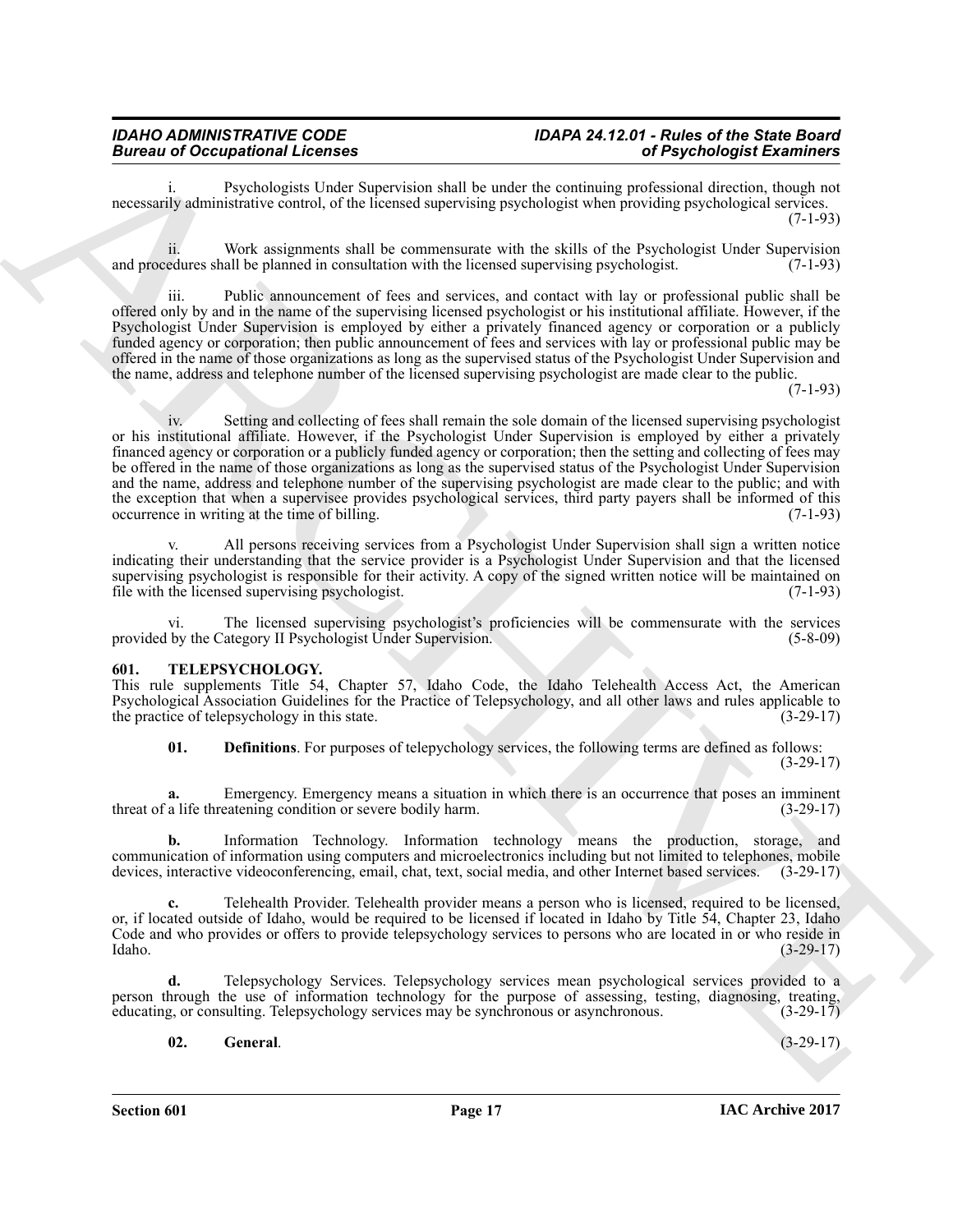### *IDAHO ADMINISTRATIVE CODE IDAPA 24.12.01 - Rules of the State Board*

When telepsychology services are contemplated, a telehealth provider will document ential benefits and potential risks to the service recipient(s). (3-29-17) individualized potential benefits and potential risks to the service  $recipient(s)$ .

Biomato of Compatibion Schemes and the state of the state of Psychologia Externion Compatibion and the state of the state of the state of the state of the state of the state of the state of the state of the state of the s **b.** Before telepsychology services are provided, a telehealth provider will document an emergency plan in the service recipient's record. The plan will specify the procedure for dealing with emergencies that will in an effective and timely way, provide for the service recipient's welfare. (3-29-17) effective and timely way, provide for the service recipient's welfare.

**c.** Except for psycho-educational purposes, the use of avatars for telepsychology services is prohibited.  $(3-29-17)$ prohibited. (3-29-17)

**03.** Informed Consent. Telehealth providers will, upon initial and subsequent contact with the service recipient:  $(3-29-17)$ recipient:  $(3-29-17)$ 

<span id="page-17-1"></span>**a.** Make reasonable efforts to verify the identity of the service recipient; (3-29-17)

**b.** Provide to the service recipient alternative means of contacting the telehealth provider should ications be disrupted during the provision of services. (3-29-17) communications be disrupted during the provision of services.

**c.** Except in an emergency, prior to providing telepsychology services, obtain the written, informed consent of the service recipient(s), consistent with accepted professional and legal requirements concerning:

(3-29-17)

i. The limitations and challenges of using information technology to provide telepsychology services;  $(3-29-17)$ 

ii. The potential for breaches in confidentiality of information while delivering telepsychology (3-29-17) services; (3-29-17)

iii. The risks of sudden and unpredictable disruption of telepsychology services and the alternative y which communication may be re-established; (3-29-17) means by which communication may be re-established;

**d.** Discuss who, in addition to the provider and the service recipient, may have access to the content of munications between the provider and service recipient; (3-29-17) telecommunications between the provider and service recipient;

**e.** Inform the service recipient of when and how the provider will respond to electronic messages; (3-29-17)

**f.** Ensure that a written agreement has been executed with service recipient(s) concerning ation, billing, and payment arrangements. (3-29-17) compensation, billing, and payment arrangements.

<span id="page-17-2"></span>**04. Security and Confidentiality**. Telehealth providers must: (3-29-17)

**a.** Use secure communications when providing telepsychology services whenever feasible and it consent for the use of non-secure communication means when they are necessary: (3-29-17) document consent for the use of non-secure communication means when they are necessary;

**b.** Document how electronic communications are stored and maintain confidentiality of ications with service recipients; (3-29-17) communications with service recipients;

**c.** Ensure that unauthorized persons cannot recover or access confidential electronically-stored information when retained by the provider and after the data or equipment in which the data is stored has been discarded. (3-29-17)

**d.** Inform service recipients how electronic communications may be sent to the provider and how the provider will store these communications. (3-29-17)

<span id="page-17-0"></span>**05. Assessment**. (3-29-17)

**Section 601 Page 18**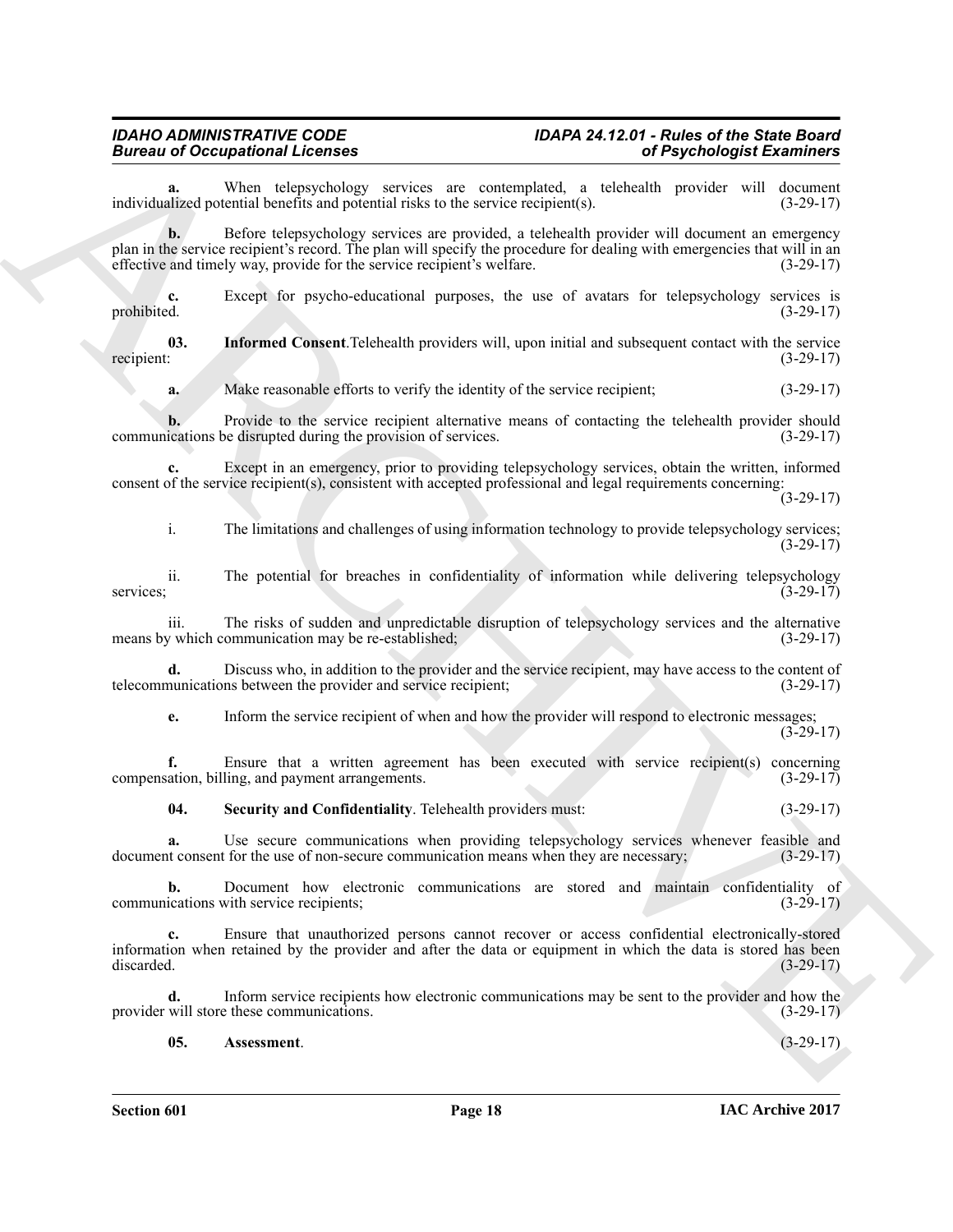### *IDAHO ADMINISTRATIVE CODE IDAPA 24.12.01 - Rules of the State Board*

When conducting psychological assessments using telepsychology services, telehealth providers must only use test and assessment procedures that are empirically supported for the patient population being evaluated. (3-29-17) evaluated.  $(3-29-17)$ 

**b.** Telehealth providers using telepsychology for assessment must ensure that the identity of service recipients remains secure, that test security is maintained, that test-taking conditions are conducive to quiet and private test administration, and that the parameters of the test(s) are not compromised. (3-29-17) private test administration, and that the parameters of the test $(s)$  are not compromised.

**c.** Telehealth providers will explain to service recipients the potential limitations of conclusions and recommendations drawn from the results on online assessments and will document these limitations in the findings or report. Treatment will not be based solely upon the results of online assessments. (3-29-17) report. Treatment will not be based solely upon the results of online assessments.

#### <span id="page-18-7"></span>**06. Interjurisdictional Practice**. (3-29-17)

**a.** Before delivering telepsychology services to recipients across state, territorial, and international boundaries, telehealth providers should familiarize themselves and ensure that they comply with all applicable laws. (3-29-17)

**b.** Telehealth providers who are licensed to practice psychology pursuant to Title 54, Chapter 23, Idaho Code are under the jurisdiction of the Board when providing telepsychology services to Idaho residents located either within or outside of Idaho and to all recipients located within the state of Idaho.

**c.** Except when providing telepsychology services in response to an emergency, telehealth providers who are not licensed to practice psychology in this state, who do not hold a temporary license under Section 300, or who are not otherwise exempt by law, but who are nevertheless providing telepsychology services to recipients located in this state, are guilty of a misdemeanor crime under Chapter 23. Title 54, Idaho Code. (3-29-17) located in this state, are guilty of a misdemeanor crime under Chapter 23, Title 54, Idaho Code.

#### <span id="page-18-0"></span>**602. -- 624. (RESERVED)**

#### <span id="page-18-5"></span><span id="page-18-1"></span>**625. EMPLOYMENT OF UNLICENSED, NON-EXEMPT INDIVIDUALS (RULE 625).**

Psychologists may employ unlicensed, non-exempt individuals only to perform services which do not constitute the practice of psychology or the activities and services of another licensed profession. The psychologist assumes full responsibility for the services provided by the employee. (5-8-09) responsibility for the services provided by the employee.

#### <span id="page-18-2"></span>**626. -- 649. (RESERVED)**

#### <span id="page-18-6"></span><span id="page-18-3"></span>**650. RULEMAKING HISTORY PRIOR TO JULY 1, 1993 (RULE 650).**

**Bureau of Occupation H. Lenster and Strengthenia and Strengthenia and Strengthenia and Strengthenia and Strengthenia and Strengthenia and Strengthenia and Strengthenia and Strengthenia and Strengthenia and Strengthenia a** Adopted August 15, 1964 Readopted January 10, 1975 Readopted October 30, 1975 Readopted February 23, 1978 Readopted July 1, 1979 Readopted December 5, 1984 Readopted January 17, 1986 Emergency Rule effective June 15, 1987 Amendments and all rules readopted September 4, 1987 Effective September 24, 1987 Amendments and all rules readopted May 25, 1989 Effective June 14, 1989 Amendments and all rules readopted April 20, 1992 effective May 11, 1992 (7-1-93)

#### <span id="page-18-4"></span>**651. -- 999. (RESERVED)**